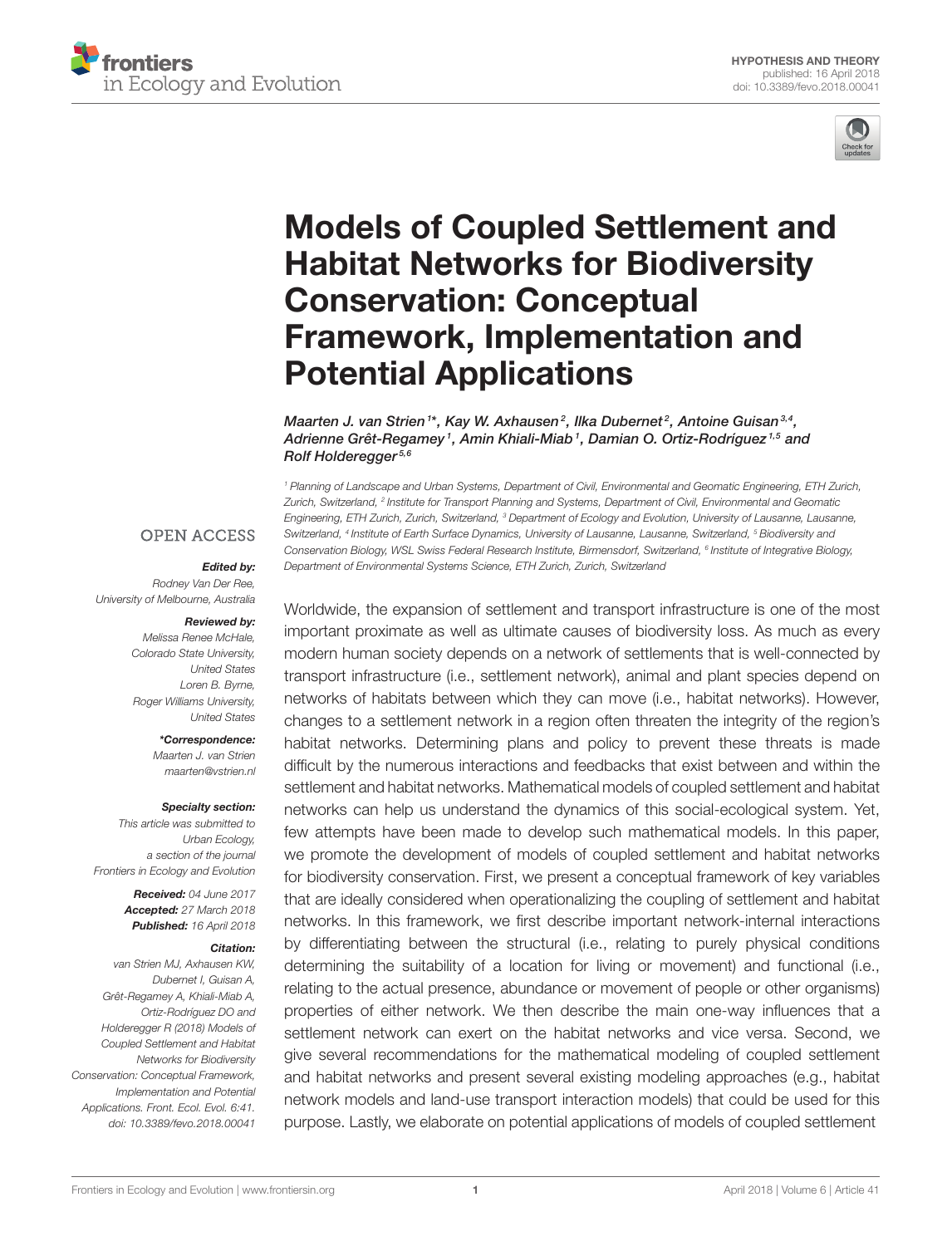and habitat networks in the development of complex network theory, in the assessment of system resilience and in conservation, transport and urban planning. The development of coupled settlement and habitat network models is important to gain a better system-level understanding of biodiversity conservation under a rapidly urbanizing and growing human population.

Keywords: social-ecological system, land-use transport interaction, spatial networks, habitat connectivity, landuse planning, transport planning, conservation planning

# INTRODUCTION

Due to human activities, the past century has seen highly elevated rates of species extinctions at the global scale (Ceballos et al., [2015\)](#page-12-0) and strong reductions in species richness at the local scale [\(Newbold et al., 2015\)](#page-14-0). A large proportion of this biodiversity loss is attributed to land-use change (Millennium Ecosystem Assessment, [2005;](#page-14-1) [Newbold et al., 2015\)](#page-14-0). Important land-use related threats to biodiversity are, amongst others, the development of settlements and transport infrastructure [\(Salafsky et al., 2008\)](#page-14-2), which has led to the destruction, degradation or fragmentation of natural habitats across the world (e.g., [Salafsky et al., 2008;](#page-14-2) [Reed et al., 2012;](#page-14-3) McDonald et al., [2013;](#page-14-4) [Bennie et al., 2016\)](#page-12-1). The severity of the threat of settlements and transport infrastructure to the survival of many plant and animal species will further increase with a strongly growing and urbanizing global population (Güneralp et al., [2013;](#page-13-0) [United Nations, 2015\)](#page-15-0). It is predicted that a total of 6.3 billion people (i.e., two-thirds of the global population) will live in urban areas by 2050 [\(United Nations, 2015\)](#page-15-0), the area of settlements will nearly triple between 2000 and 2030 (Seto et al., [2012\)](#page-15-1) and the combined length of roads and railways will increase by 60% between 2010 and 2050 [\(Dulac, 2013\)](#page-12-2). Given the fact that many urban centers occur in areas with a high biodiversity [\(Luck, 2007;](#page-13-1) [Luck and Smallbone, 2010\)](#page-14-5), it is a major challenge to prevent these ever increasing rates of urbanization from having a devastating effect on the world's biodiversity. It is therefore of vital importance that we increase our understanding of how the long-term development of settlements and transport infrastructure can be conducted in a way that minimizes the impact on biodiversity.

The development of settlements and transport infrastructure are two strongly interrelated processes [\(Wegener, 2014\)](#page-15-2). Settlements connected by transport infrastructure (e.g., roads and railways) form intricate spatial networks (i.e., settlement networks), in which changes to either the settlements or the transport infrastructure can bring about changes in other parts of the network [\(Badoe and Miller, 2000;](#page-11-0) [Levinson, 2008;](#page-13-2) Israel and Cohen-Blankshtain, [2010\)](#page-13-3). In a similar way, animal and plant populations connected via movement, dispersal or migration (henceforth referred to as movement) can also form large spatial networks (i.e., habitat networks). Also in habitat networks, changes to any part of the network can have profound effects on other parts of the network or on the network as a whole (Galpern et al., [2011\)](#page-12-3). Just as much as modern human societies have become socially and economically dependent on well-connected

settlement networks [\(Axhausen, 2007;](#page-11-1) [Lakshmanan, 2011\)](#page-13-4), many plant and animal species are dependent on well-connected habitat networks for their survival [\(Crooks and Sanjayan, 2006\)](#page-12-4). However, expansion of a settlement network often threatens the integrity of habitat networks for plants and animals. Urban sprawl and associated land-use changes can destroy or degrade habitats as well as reduce the movement of species between habitats [\(Salafsky et al., 2008;](#page-14-2) [Pickett et al., 2011;](#page-14-6) Van Strien et al., [2014\)](#page-15-3). Also transportation infrastructure and traffic can be detrimental to both habitat suitability and connectivity (Forman et al., [2003;](#page-12-5) [Seiler, 2003;](#page-15-4) [Salafsky et al., 2008;](#page-14-2) Holderegger and Di Giulio, [2010\)](#page-13-5). Paradoxically, human society also depends on biodiversity as driver for the functioning of a healthy ecosystems [\(Hector and Bagchi, 2007;](#page-13-6) [MacDougall et al., 2013\)](#page-14-7) and for the provision of many ecosystem services (e.g., clean water, crops, water regulation; [Isbell et al., 2011;](#page-13-7) [Mace et al., 2012\)](#page-14-8). Due to this mutual dependency, coupled settlement and habitat networks should be regarded as a complex social-ecological system (Berkes and Folke, [2000\)](#page-12-6). Yet, they have not been treated as such in science or practice.

Coupled social-ecological systems often "exhibit non-linear dynamics with thresholds, reciprocal feedback loops, time lags, resilience, heterogeneity, and surprises" [\(Liu et al., 2007,](#page-13-8) p. 1513). Ignoring such complexities when managing social-ecological systems can result in ineffective or even counterproductive policies or actions [\(Levin et al., 2013\)](#page-13-9). Models of social-ecological systems can help us reveal such complexities and ultimately find better ways to conserve biodiversity [\(Luck, 2007;](#page-13-1) [Milner-Gulland,](#page-14-9) [2012\)](#page-14-9). The dynamics and processes that exist within either settlement or habitat networks are fairly well studied. Studies on the evolution of or processes in settlement networks have been performed in the field of human geography and inspired by concepts like central place theory [\(Christaller, 1933\)](#page-12-7) or complex systems theory [\(Prigogine and Stengers, 1984\)](#page-14-10). Likewise, the interest in habitat networks in ecology originated from research areas like island biogeography [\(MacArthur and Wilson, 1967\)](#page-14-11), population genetics [\(Wright, 1943\)](#page-15-5) or metapopulation ecology [\(Levins, 1969\)](#page-13-10). Although there is thus a long history of studies aiming to reveal interactions in either settlement or habitat networks, few studies have regarded these networks as a coupled system.

To parameterize the relationships that exist between settlement and habitat networks, one can draw upon knowledge and approaches from several fields of research. In the fields of transport and urban planning, studies have assessed how to mitigate the negative impacts of transport and urban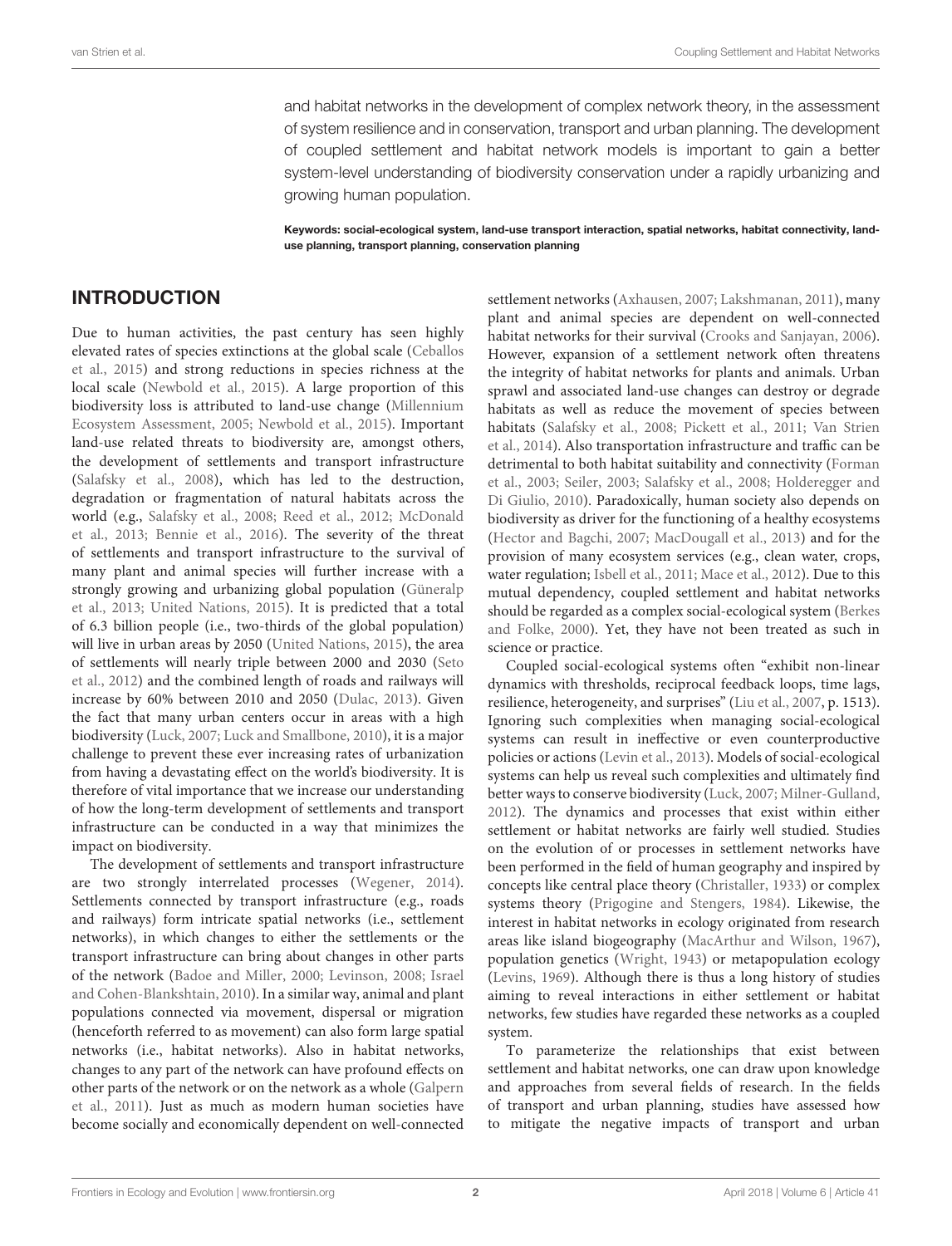development on ecology or environment (e.g., [Williams, 2005;](#page-15-6) [Beatley, 2011;](#page-12-8) [Ercoskun, 2012;](#page-12-9) [Nuissl and Siedentop, 2012\)](#page-14-12). The ecological effects of settlements, roads and traffic have been extensively studied in the research fields of urban ecology [\(Gaston, 2010;](#page-12-10) [Forman, 2014\)](#page-12-11) and road ecology [\(Forman et al.,](#page-12-5) [2003;](#page-12-5) [Van der Ree et al., 2015;](#page-15-7) [Bennett, 2017\)](#page-12-12). However, within the fields of road and urban ecology, focus has mainly been on specific types of interactions at a local scale. In an overview of trends in road ecology, [Van der Ree et al.\(2011,](#page-15-8) p. 1) concludes that "the current situation, with numerous small-scale projects being undertaken independently of each other, cannot provide the information required to quantify and mitigate the negative effects of roads and traffic on higher levels." In the book Urban Ecology, [McKinney](#page-14-13) [\(2010,](#page-14-13) p. 304) summarizes that "[...] conservation planning must extend far beyond the very local scales at which most urban ecology is carried out. We must begin to focus much more attention on the many impacts of cities on distant areas at all spatial scales [...]." It thus seems crucial that knowledge of these local scale projects is aggregated and integrated in models of coupled settlement and habitat networks in order to study the dynamics in these networks at larger scales and in a more holistic, system-focussed approach [\(Ramalho and Hobbs, 2012\)](#page-14-14). Yet, very few studies have actually endeavored to model coupled settlement and habitat networks in a dynamic way.

In order to aid scientists in setting up models of coupled settlement and habitat networks, we present a conceptual framework of such models and discuss several ways in which such models can be implemented and applied. It can be a challenging task to define and parameterize coupled networks representing social-ecological systems [\(Janssen et al., 2006\)](#page-13-11). In our conceptual framework, we therefore present an overview of key variables that were found to be important for the dynamics in coupled settlement and habitat networks and are thus ideally considered when developing a model of this social-ecological system. Furthermore, from our assessment of key variables, we distil four general recommendations for implementing integrated models of coupled settlement and habitat networks. We also present several existing mathematical modeling approaches that can form the basis of a coupled network model. Lastly, we discuss several ways in which such models can contribute to biodiversity conservation. We see potential applications in the development of complex network theory, in the assessment of system resilience and in conservation, transport and urban planning.

### NETWORK DEFINITIONS

Many social-ecological systems can be represented as networks, but the determination of the network's structure and components can present a challenge [\(Janssen et al., 2006\)](#page-13-11). Therefore, in order to focus our discussion, we need to define settlement and habitat networks in more detail. Networks (or graphs) consist of nodes (or vertices) and edges (or links), which, in the case of spatial networks, "are constrained by some geometry and are usually embedded in a two- or three-dimensional space, and this has important effects on their topological properties and consequently on the processes which take place on them" [\(Barthélemy, 2011,](#page-11-2) p. 3). An edge in a network indicates a relationship between nodes. Properties can be ascribed to nodes and edges by assigning weights, expressing for instance area, population sizes or movement rates.

As the relationship between biodiversity and human activities is scale-dependent [\(Pautasso, 2007\)](#page-14-15), we will focus on settlement or habitat networks at a regional or national scale that encompass tens or hundreds of settlements. The interactions between the networks can, however, be at a local scale. In this article, the term network does not only refer to the abstract, mathematical representations of nodes and edges, but we use the term in a more encompassing way to indicate the connectedness and relatedness of settlements or habitats in a region.

#### Settlement Networks

The nodes and edges in networks of areas where people live can be defined in several ways, mainly depending on the level of spatial aggregation of the networks (e.g., [Buhl et al., 2006;](#page-12-13) De Montis et al., [2007;](#page-12-14) [Xie and Levinson, 2011\)](#page-15-9). Fine-scale networks encompassing one or a few settlements, usually consist of nodes that represent road intersections and edges that represent the road segments connecting them (referred to as street or road networks; e.g., [Buhl et al., 2006;](#page-12-13) [Lämmer et al., 2006\)](#page-13-12). At a regional or national scale, networks encompass many settlements and are usually more aggregated: a node represents a whole settlement and the edges between nodes represent main roads connecting settlements (e.g., [Mollanejad and Zhang, 2014\)](#page-14-16) or the flows of people between settlements (e.g., [De Montis et al., 2007\)](#page-12-14). For such aggregated networks, nodes need to be identified by delineating settlements, which is not an easy task given the fact that settlements usually do not follow administrative boundaries [\(Antrop, 2000\)](#page-11-3). Settlements can be delineated making use of, for example, census data, remote sensing or population data, but also with fine-scale street network data [\(Zhou, 2015\)](#page-15-10). It should be noted, however, that also at national scales, fine-scale road networks have been used to model traffic flows (e.g., Meister et al., [2010\)](#page-14-17). Settlement networks may also be referred to as urban networks [\(Antrop, 2000\)](#page-11-3). However, as the term "urban" could suggest a focus on cities, we here prefer the more comprehensive term settlement, which includes smaller villages or towns. As human mobility along roads (including highways) is by far the dominant mode of transport [\(Dulac, 2013\)](#page-12-2), we will focus our discussion on roads, but many of our findings can also be applied to other forms of terrestrial transport (e.g., railways).

# Habitat Networks

There are several ways in which nodes and edges can be defined in networks of animal or plant habitats [\(Urban et al.,](#page-15-11) [2009;](#page-15-11) [Galpern et al., 2011;](#page-12-3) [Rayfield et al., 2011\)](#page-14-18). In general, the nodes represent habitat patches for a certain (group of) species. The delineation of habitats in a habitat network is not always straightforward, especially not for species that are habitat generalist or those that inhabit landscapes where transitions between environmental conditions are gradual and not abrupt [\(Galpern et al., 2011\)](#page-12-3). Habitat suitability modeling can be employed for habitat patch delineation (e.g., [Ramirez-Reyes et al.,](#page-14-19)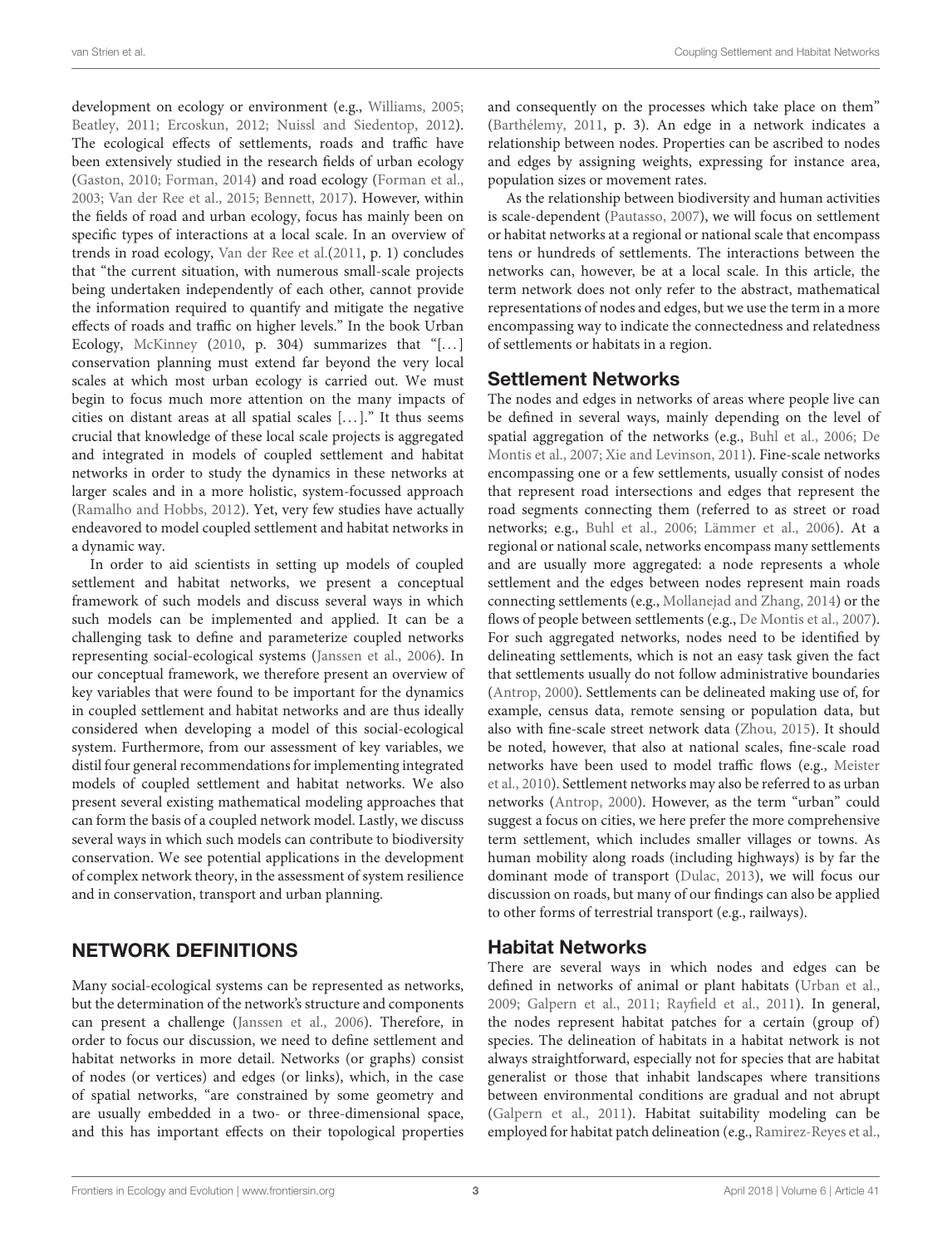[2016\)](#page-14-19). The edges in habitat networks represent the (potential) movement of organisms between the habitats [\(Galpern et al.,](#page-12-3) [2011\)](#page-12-3). In contrast to human movement, which mainly takes place along transport infrastructure such as roads or railways, the movement of most animals is less bound to distinct landscape features. Furthermore, animal movement is notoriously difficult to measure [\(Kool et al., 2013\)](#page-13-13). For these two reasons, the definition of edges and their weights (expressing for example movement rates) can present a challenge in habitat networks. Computer models can help determine potential movement routes through the landscape (e.g., least-cost paths or current flow maps; [Adriaensen et al., 2003;](#page-11-4) [McRae, 2006\)](#page-14-20). These routes are often derived from resistance surfaces, which are raster maps of the study area showing the hypothesized cost of movement through each cell [\(Zeller et al., 2012;](#page-15-12) [Cushman et al., 2014\)](#page-12-15). Alternatively, transects can be used to quantify the landscape between habitat patches (e.g., straight-line or least-cost transects; Scolozzi and Geneletti, [2012;](#page-15-13) [Van Strien et al., 2012,](#page-15-14) [2014\)](#page-15-3). Empirical data on animal movement is either collected by tracking the movement of individual animals (e.g., mark-recapture studies, radio tracking, GPS sensors) or with genetic methods [\(Kool et al., 2013\)](#page-13-13). Note that for the vast majority of the world's regions there is one settlement network, but many habitat networks, since species differ in their habitat or movement characteristics (e.g., [Concepción et al., 2015\)](#page-12-16).

# CONCEPTUAL FRAMEWORK FOR MODELS OF COUPLED SETTLEMENT AND HABITAT NETWORKS

Our conceptual framework summarizes the main networkinternal interactions that can take place in either the settlement or habitat networks (sections Interactions Within Settlement Networks and Interactions Within Habitat Networks, respectively) as well as the key one-way influences of settlement networks on habitat networks (section Influences of a Settlement Network on Habitat Networks) and those of habitat networks on settlement networks (section Influences of Habitat Networks on a Settlement Network). A dynamic feedback mechanism between settlement and habitat networks can only exist if such influences exist in both directions (**[Figure 1](#page-4-0)**). These interactions and influences are important to capture the complexity of the dynamics within this social-ecological system.

To aid our description of the network-internal interactions, we differentiate between the structural and functional properties of both the settlement and habitat networks [\(Newman, 2003;](#page-14-21) **[Figure 1](#page-4-0)**), which has also been used to differentiate between different types of habitat connectivity [\(Taylor et al., 2006\)](#page-15-15). The structural properties of the networks are characterized by the purely physical conditions that determine whether an area is inhabitable for humans or other organisms (i.e., structural properties of the nodes) or suitable to move through (i.e., structural properties of the edges). For settlement networks, buildings and roads are examples of structural properties of nodes and edges respectively. The structural properties of a habitat network for an amphibian could be, for instance, water bodies (nodes) that are at a certain distance from one another (edges). These structural properties do not reflect the actual use of the networks by humans or other organisms. In contrast, the functional properties of networks are determined by variables expressing the actual presence or abundance (i.e., functional properties of nodes) or movement (i.e., functional properties of edges) of people or other organisms in the networks. The structural and functional properties of the network interact with each other.

# Interactions Within Settlement Networks

Human artifacts, such as buildings and roads, form the basis of the structural properties of settlement networks. In modern times, these artifacts basically form the prerequisites for people to inhabit a certain region. Their quality and quantity will thus determine the functional properties of the network, i.e., the number of people that live in a certain settlement or that travel between settlements (**[Figure 1](#page-4-0)**). Due to the capacity of humans to alter their surrounding for their own benefit, there are strong spatial and temporal interactions between the structural and functional properties in settlement networks [\(Wegener and Fürst, 1999;](#page-15-16) [Badoe and Miller, 2000\)](#page-11-0). Changes to road or settlement structure can lead to demographic or traffic flows changes, which in turn can trigger settlement or road development, and so forth [\(Axhausen et al., 2011;](#page-11-5) Xie and Levinson, [2011;](#page-15-9) [Wegener, 2014\)](#page-15-2). Such an effect was, for instance, reported for the state of Minnesota, USA by Iacono and Levinson [\(2016,](#page-13-14) p. 216), who "find evidence of feedbacks between population changes and the growth of local [road] networks." Also for the railway development in the city of London, UK, during the period 1871-2007, [Levinson](#page-13-2) [\(2008,](#page-13-2) p. 19) found that there was a positive feedback between the development of the rail network and population growth in certain neighborhoods: "train service led to a suburbanization of countryside and increased population of new developments, which attracted more railways." Several studies have shown that the establishment of new transport infrastructure, be it roads or railways, can spark growth in the settlements along these infrastructures as well as changes in the locations of organizations and businesses throughout the region (e.g., [Kreibich, 1978;](#page-13-15) [Chi, 2010;](#page-12-17) Israel and Cohen-Blankshtain, [2010\)](#page-13-3). Job opportunities play an important role in the relocation of people. For instance, one of the main drivers of the widespread phenomenon of rural abandonment is the decrease of job opportunities in agricultural areas and increasing opportunities in and around larger settlements (Rey Benayas et al., [2007\)](#page-14-22). These are only some of the many examples of the interactions that can take place within settlement networks.

Settlement network expansion is hardly limited by those natural factors that limit population growth and spread in other species (e.g., resource availability, competition with other species, climate, topography and diseases). Therefore, to prevent their resource use from surpassing sustainable levels [\(Ostrom,](#page-14-23) [2009\)](#page-14-23), human societies have implemented systems of governance (i.e., "all processes of governing, whether undertaken by a government, market, or network, whether over a family, tribe, formal or informal organization, or territory, and whether through laws, norms, power, or language"; [Bevir, 2012,](#page-12-18) p. 1).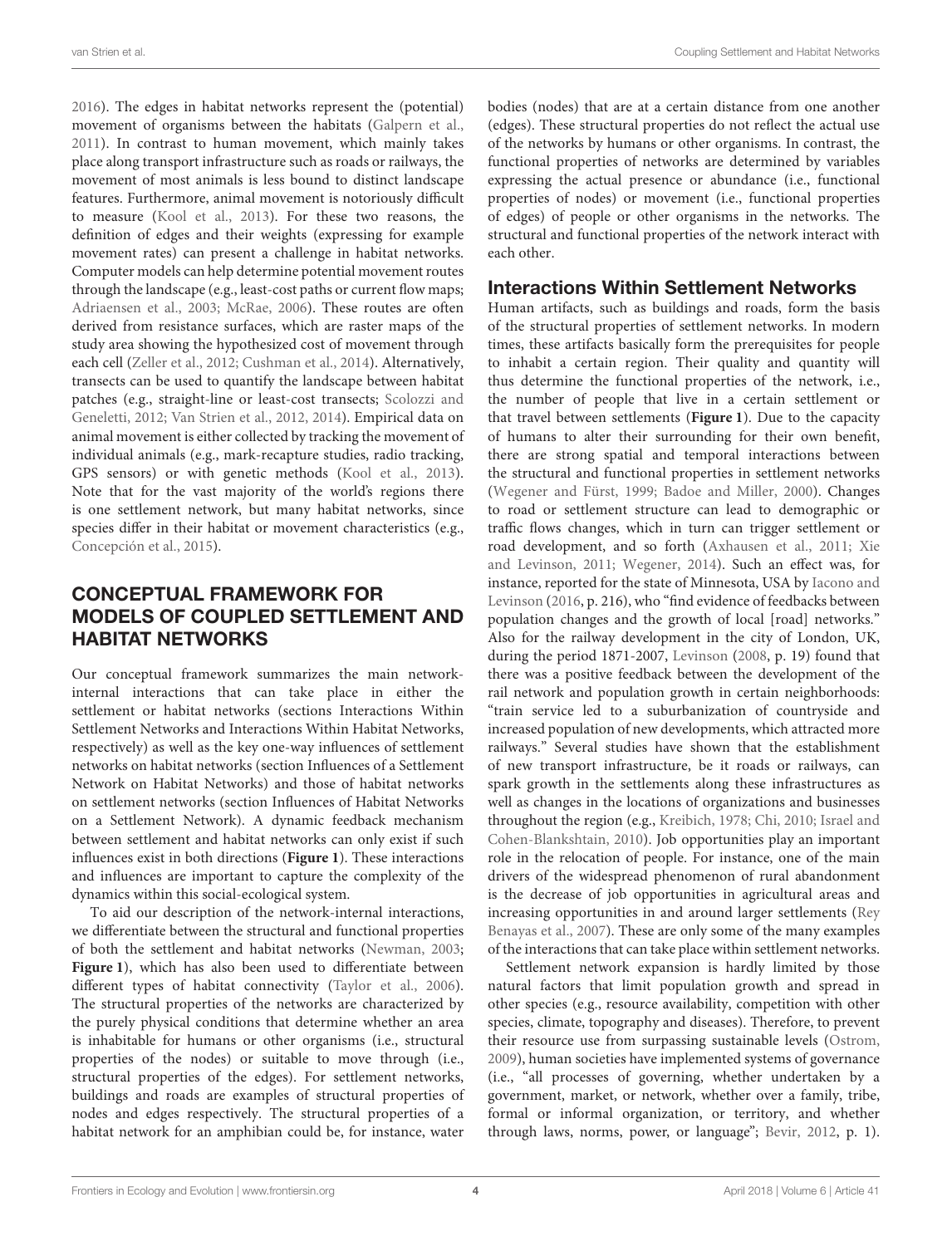

<span id="page-4-0"></span>In settlement networks, governance systems can regulate, for instance, traffic or land allocation. Empirical evidence indicates that traffic can be regulated with a range of policy actions, such as land-use planning, pricing of roads or of parking, increasing the attractiveness of public transport or awareness campaigns [\(Graham-Rowe et al., 2011;](#page-13-16) [Salon et al., 2012\)](#page-15-17). As changes in mobility patterns can have consequences for location choices of households, companies and organization, these policy measures may cause unforeseen effects on patterns of builtup land-use in the future [\(Goodwin, 1998\)](#page-12-19), but can also be used as an effective measure to steer settlement development [\(Nuissl and Siedentop, 2012\)](#page-14-12). Other governance systems to regulate settlement development can be based on planning (e.g., zoning, density controls or transport planning), management (e.g., information campaigns or forums) or market forces (e.g., development taxes, subsidies or tradable permit schemes; Nuissl and Siedentop, [2012\)](#page-14-12).

### Interactions Within Habitat Networks

In order to describe the interactions within habitat networks, it is important to define the functional and structural properties of habitat networks. For the assessment of habitat connectivity, a distinction between structural and functional properties is commonly made. [Taylor et al.](#page-15-15) [\(2006,](#page-15-15) p. 30) write that "structural connectivity [...] describes only physical relationships among habitat patches such as habitat corridors or inter-patch distances. [...] Functional connectivity, on the other hand, increases when some change in the landscape structure (including but not limited to changes in structural connectivity) increases the degree of movement or flow of organisms through the landscape." Here we apply this classification to both the edges (that express habitat connectivity) and the nodes in habitat networks. Especially important structural properties of habitat patches (i.e., nodes) are their size and their quality [\(Pascual-Hortal and Saura, 2006;](#page-14-24) [Prevedello and Vieira, 2010;](#page-14-25) [Hodgson et al., 2011\)](#page-13-17). Influential structural properties of the edges in habitat networks are their geographic distance and the landscape between habitat patches (the latter is commonly referred to as matrix; [Hodgson et al.,](#page-13-17) [2011\)](#page-13-17). Functional properties of the nodes in a habitat network are for instance the presence or abundance of certain species in habitat patches, whereas the existence or frequencies of movement among patches are functional properties of the edges.

Functional properties of habitat networks result from behavioral responses of species to their surroundings, which are generally specific to a (group of) species (Concepción et al., [2015\)](#page-12-16). Therefore, separate habitat networks need to be parameterized for each (group of) species. Empirical studies have shown that changes to habitats and their surroundings can affect species richness [\(Fahrig, 2003\)](#page-12-20) as well as the abundance and occurrence of species in habitats [\(Prugh et al., 2008;](#page-14-26)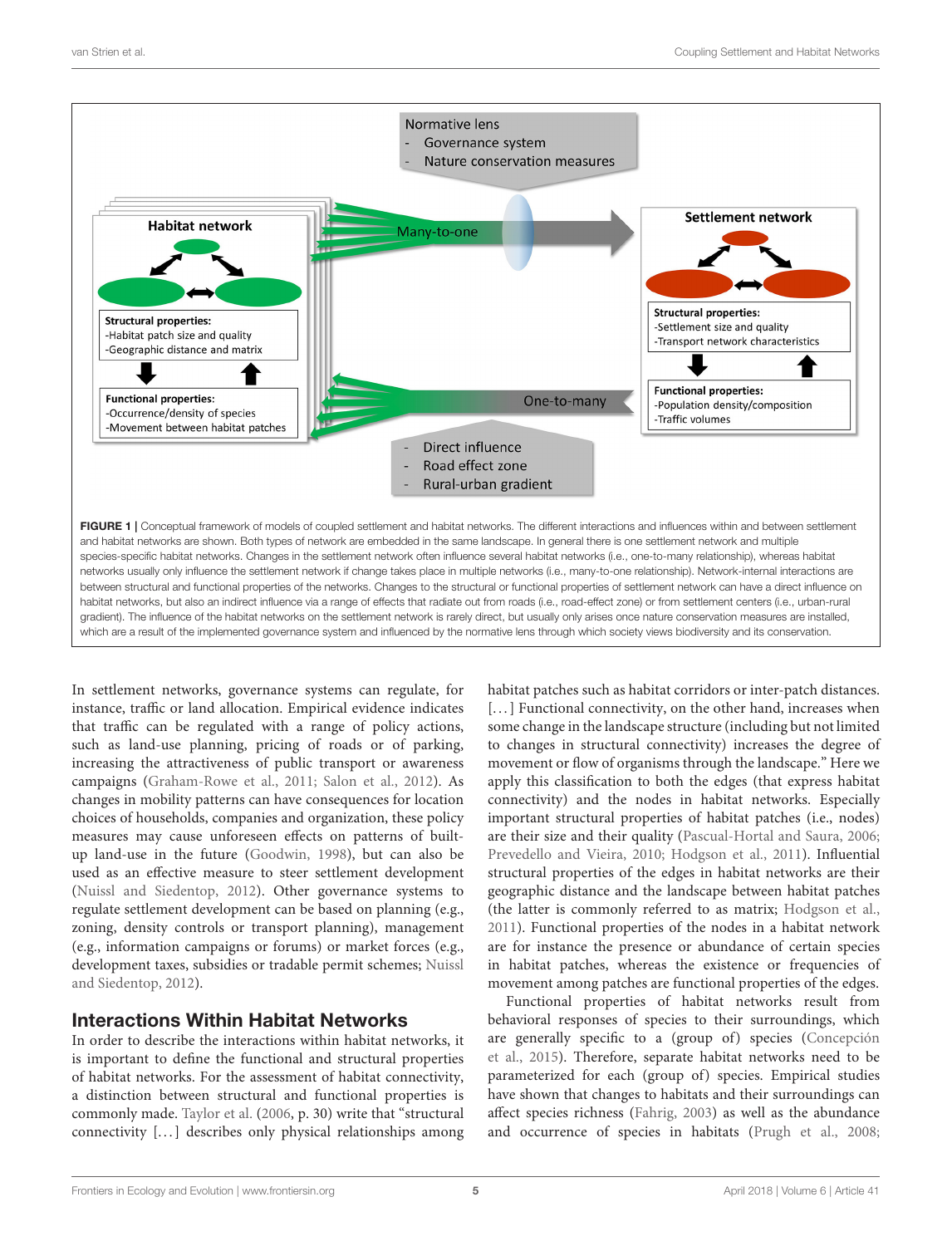[Thornton et al., 2011\)](#page-15-18). Habitat quality affects, for instance, patch occupancy (e.g., [Thomas et al., 2001;](#page-15-19) [Fleishman et al.,](#page-12-21) [2002\)](#page-12-21). Geographic distance as well as matrix composition and configuration between habitat patches have effects on the movement probability of organisms between patches [\(Holderegger and Wagner, 2008\)](#page-13-18). Therefore, changes to the landscape matrix among habitat patches can have an effect on a patch's emigration and immigration rates (e.g., Todd et al., [2009\)](#page-15-20). Also genetic processes can be influenced by habitat patch size and isolation (i.e., a measure calculated from a patch's geographic distance to other patches; e.g., Holmes et al., [2013\)](#page-13-19). Through biological interactions between species, certain structural landscape changes also exert indirect effects on species. This is, for instance, shown in a study by Todd et al. [\(2008\)](#page-15-21) where habitat disturbance led to an increase in fire ants, which in turn led to a decrease of their prey (i.e., amphibians) in these habitats. Also mathematical models of ecological processes in habitat networks frequently use the above structural properties and species characteristics as explanatory variables. For instance, metapopulation dynamics can be assessed from patch isolation, patch size and a species' migration range [\(Hanski, 1998\)](#page-13-20). Several habitat connectivity indices are calculated from habitat size, habitat quality and the probability a species moves between habitat patches (which can be a function of matrix quality and interpatch distance; [Saura and Pascual-Hortal,](#page-15-22) [2007\)](#page-15-22).

The relative importance of the structural properties of habitat networks (i.e., habitat size, quality, isolation and matrix quality) on ecological processes is a subject of debate. From a quantitative review of 104 studies, [Prevedello and Vieira](#page-14-25) [\(2010,](#page-14-25) p. 1205) concluded that "overall, the type of matrix is important, but patch size and isolation are the main determinants of ecological parameters in landscapes." In another review, [Hodgson et al.](#page-13-17) [\(2011,](#page-13-17) p. 148) found that "variations in habitat area and quality have bigger effects [on population viability] than variations in spatial arrangement of habitats or properties of the intervening land." With respect to biodiversity, [Fahrig](#page-12-22) [\(2013,](#page-12-22) p. 1655) posed that "the number of species in a patch is a function of both the size of the patch  $[...]$ , and the area of habitat in the landscape surrounding the patch  $[...]$ ." In a reaction to the latter publication, [Hanski \(2015\)](#page-13-21) argues that the number of species is not only a function of habitat amount, but also of habitat fragmentation. Despite these mixed findings, patch size is the one variable that is consistently mentioned as being an important determinant for ecological processes.

Functional properties of networks (e.g., the presence or abundance of a species) can also influence the structural properties of habitat networks (**[Figure 1](#page-4-0)**). Although the ability of plant and animal species to alter their surroundings is generally small compared to that of humans, the influence of organisms on their environment should not be neglected [\(Wright and Jones,](#page-15-23) [2006\)](#page-15-23). So-called "ecosystem engineers are organisms that directly or indirectly modulate the availability of resources to other species, by causing physical state changes in biotic or abiotic materials. In so doing they modify, maintain and create habitats" [\(Jones et al., 1994,](#page-13-22) p. 373). Ecosystem engineers are represented in many organismic groups from small organisms, such as ants or phytoplankton, to large ones, such as beavers, elephants and forest trees [\(Jones et al., 1994\)](#page-13-22).

# Influences of a Settlement Network on Habitat Networks

The influences of the processes taking place in settlement networks on those in habitat networks are manifold and studied in the research fields of road ecology and urban ecology. For comprehensive overviews of the findings in these fields, we refer to [Forman et al. \(2003\)](#page-12-5), [Hansen et al. \(2005\)](#page-13-23), [Gaston \(2010\)](#page-12-10), [Luck and Smallbone \(2010\)](#page-14-5), [Forman \(2014\)](#page-12-11), [Van der Ree et al.](#page-15-7) [\(2015\)](#page-15-7) and [Bennett \(2017\)](#page-12-12). The influence of a settlement network on habitat networks can be characterized as a "one-to-many" relationship (**[Figure 1](#page-4-0)**), as changes in a settlement network will usually affect multiple species. For instance, in most cases road construction or changes to traffic flows will not only affect a certain species, but a range of species that are sensitive to such changes. Likewise, the conversion of forest patches to residential areas will affect all species inhabiting the respective patch to a certain degree.

Many changes to settlements will affect the structural properties of habitat networks. A direct effect is caused by the sealing of land that is used for constructing buildings and other urban structures, which renders the land uninhabitable for most species, thereby destroying habitat patches, reducing their size or fragmenting them [\(McKinney, 2002\)](#page-14-27). However, within settlements the intensity of these effects is not homogenous in space and usually follows a gradient from densely built inner cities to relatively sparsely built peri-urban areas (i.e., commonly refered to as the "rural-urban gradient"; McDonnell and Hahs, [2008\)](#page-14-28). For example, land-use change radiating out from settlement centers can produce a habitat-loss gradient, which is "a gradient of natural habitat loss that steepens from rural areas toward the urban center" [\(McKinney, 2002,](#page-14-27) p. 884). The shape of this rural-urban gradient strongly depends on the type of outward expansion that a city experienced in the past [\(Forman, 2014\)](#page-12-11). A settlement's influence can also reach beyond its boundaries. Habitat quality surrounding settlements can be affected by, for instance, changes in nutrient and hydrological cycles and water quality, disturbance from domestic animals like dogs and cats, and disturbance from recreational activities by humans [\(Hansen et al., 2005\)](#page-13-23). Land-use change in and around settlements can also replace natural land cover with land-uses that are less permeable for species [\(Bierwagen, 2007\)](#page-12-23), thereby changing the structural properties of a habitat network's edges (i.e., inter-patch movement is a function of, among others, the edge's structural properties).

As with settlements, roads and traffic can also have profound effects on the structural properties of habitat networks. Apart from the habitat destruction directly caused by road construction [\(Seiler, 2003;](#page-15-4) [Coffin, 2007\)](#page-12-24), influences of roads on habitat networks usually radiate into the surrounding landscape, creating a "road-effect zone" [\(Forman, 2000;](#page-12-25) [Coffin, 2007;](#page-12-24) [Ibisch et al.,](#page-13-24) [2016\)](#page-13-24). Not only the habitat size, but also the habitat quality can be affected both at the location of roads and in their surrounding [\(Coffin, 2007\)](#page-12-24). Factors like traffic noise, pollutants, light and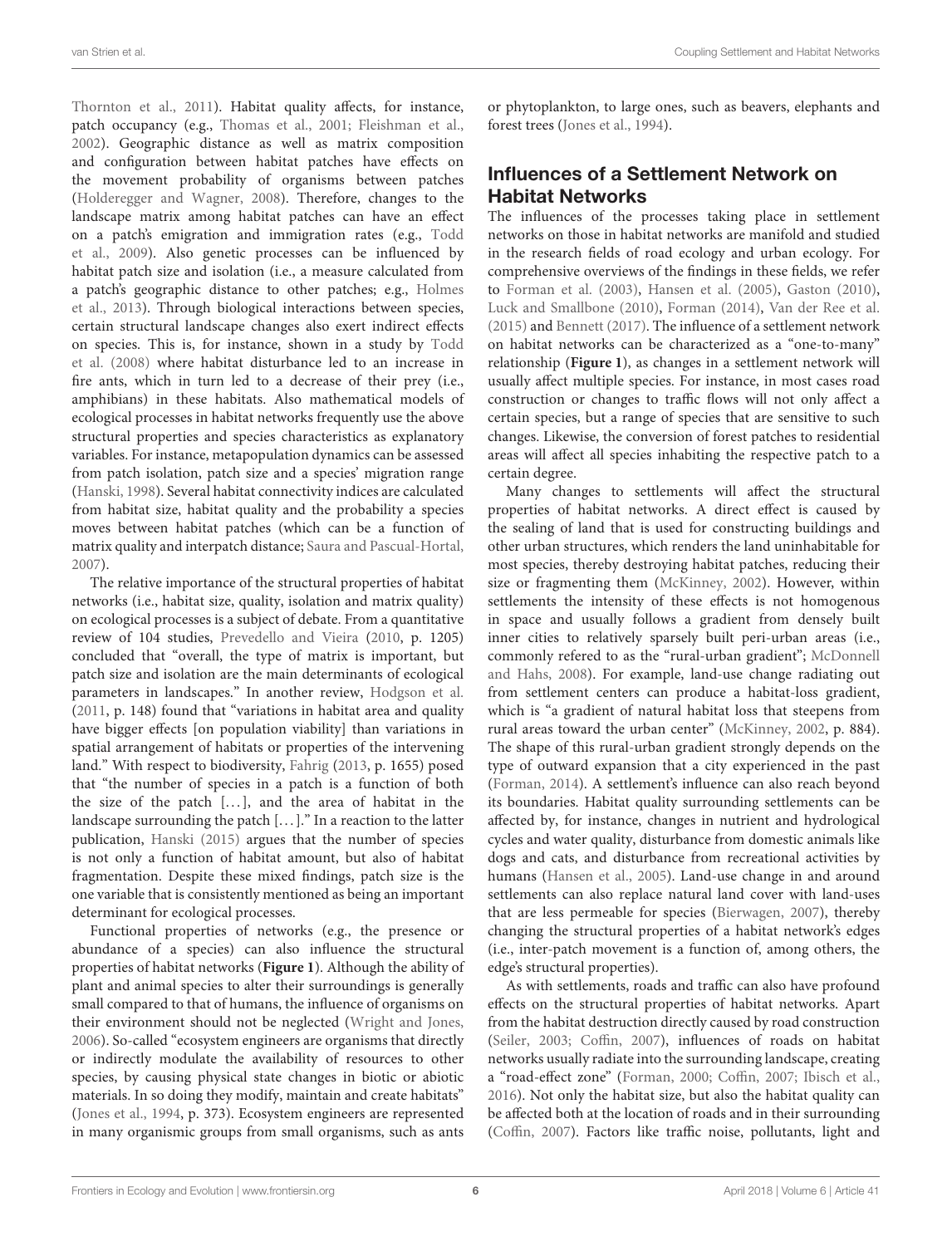invasive species can reduce habitat quality in the landscape surrounding a road [\(Spellerberg, 1998;](#page-15-24) [Seiler, 2003;](#page-15-4) [Hulme,](#page-13-25) [2009\)](#page-13-25). Additionally, road construction often facilitates access of humans into the surrounding natural habitats, which can cause a range of disturbances, such as outdoor sports (Trombulak and Frissell, [2000\)](#page-15-25). Roads and traffic can also change the structural properties of edges in a habitat network, by changing the permeability of the matrix between habitat patches [\(Jaeger et al.,](#page-13-26) [2005;](#page-13-26) [Holderegger and Di Giulio, 2010\)](#page-13-5).

Changes to the settlement network can also directly affect the functional properties of habitat networks. In many cases, processes leading to habitat loss or degradation are also accompanied by the destruction or removal of plants and animals from the area. Worldwide, settlement expansion, for example, triggers the spread of non-native species and changes biotic interactions [\(McKinney, 2002;](#page-14-27) [Hansen et al., 2005\)](#page-13-23). Similar effects can also be found in the surroundings of new roads [\(Trombulak and Frissell, 2000\)](#page-15-25). Avoidance of roads or traffic and mortality by cars can reduce species' movement between habitat patches or populations [\(Jaeger et al., 2005;](#page-13-26) Holderegger and Di Giulio, [2010\)](#page-13-5). Mitigation structures, like wildlife over- or underpasses and fencing, have proven to be effective to reduce roadkill [\(Rytwinski et al., 2016\)](#page-14-29), but conclusive evidence for positive effects on population connectivity at the landscape scale is rarely documented [\(Van der Ree et al., 2007;](#page-15-26) [Corlatti et al.,](#page-12-26) [2009\)](#page-12-26).

Not all changes to the habitat networks resulting from changes in settlement networks are negative for biodiversity. The reaction of species to settlements ranges from species that adapt to such human surroundings to species that are very sensitive to any disturbance caused by humans [\(McKinney, 2002,](#page-14-27) [2008;](#page-14-30) [Hansen et al., 2005;](#page-13-23) [Reed et al., 2012;](#page-14-3) [Concepción et al., 2015\)](#page-12-16). Whereas urban core areas are generally found to be species poor [\(McKinney, 2002;](#page-14-27) [Reed et al., 2012\)](#page-14-3), suburbs can actually be relatively species rich [\(McKinney, 2008\)](#page-14-30). However, the relatively high abundance of alien species in suburban areas can also explain—at least partially—the relatively high biodiversity in these areas. In Central Europe, the share of alien species in total species richness increases with city size [\(Pyšek, 1998\)](#page-14-31). Also for roads, there are species that benefit from their existence as well as those that are deterred by them [\(Fahrig and Rytwinski, 2009;](#page-12-27) [Benítez-López et al., 2010\)](#page-12-28). Especially road verges present suitable habitats or movement corridors for certain species [\(Seiler, 2003\)](#page-15-4). Road construction can thus also enhance the number of habitats or habitat connectivity for some species.

From this myriad of influences that settlement networks may have on habitat networks, there are two key factors that determine the severity of these effects at a local scale: the geographical location of settlements and roads relative to the habitats, and the density of people in settlements or using roads [\(Luck, 2007;](#page-13-1) [Pautasso, 2007;](#page-14-15) [Charry and Jones,](#page-12-29) [2009\)](#page-12-29). The locations of roads and highways are necessary to determine those habitats that are influenced by road or settlement development. However, the magnitude of these influences is probably determined in large part by the intensity with which urban and peri-urban areas and roads are used by humans. [Charry and Jones](#page-12-29) [\(2009,](#page-12-29) p. 159) argued that "road location and traffic volume are the two most important factors to assess when evaluating a road's potential impacts [on wildlife]." In addition, [Luck \(2007\)](#page-13-1) stated that complex interactions of social, economic and demographic variables influence species diversity in and around settlements, but that human population density is likely a key driver of all these interactions. Although a positive correlation between human population density and species richness has repeatedly been found in studies at large spatial scales and with a large spatial grain, at regional scales and with a smaller grain (i.e., study area less than 10,000 km<sup>2</sup> and grain lower than  $1 \text{ km}^2$ ) this correlation is generally negative [\(Pautasso,](#page-14-15) [2007\)](#page-14-15). However, also at national scales [McKee et al.](#page-14-32) [\(2013,](#page-14-32) p. 776) shows "that human population density is a key ultimate cause, and probably in many places a proximate cause, of species of mammals and birds becoming threatened with extinction." The suburban peak in biodiversity is probably due to the tolerable human disturbance and the large diversity of habitats and niches found in suburban areas [\(McKinney, 2002\)](#page-14-27). Increasing population and building density (i.e., urban densification; see below) in suburban areas could thus reduce the number of species in these suburban habitats. In several studies, human population density surrounding nature reserves was found to be positively correlated with the number of extinctions of mammal species in these reserves [\(Brashares et al., 2001;](#page-12-30) [Parks and Harcourt, 2002\)](#page-14-33).

# Influences of Habitat Networks on a Settlement Network

There are several potential influences of plants or animals on humans, but we here specifically focus on those aspects of habitat networks that, if changed, can bring about changes to the structural or functional properties of the settlement network (e.g., settlement sizes, population density, traffic flows, attractiveness of settlements or mobility). The influence of habitat networks on a settlement network will usually result from the combined effect of all habitat networks in an area (i.e., a "manyto-one" relationship between habitat networks and a settlement network; **[Figure 1](#page-4-0)**). We have classified two kinds of effects of habitat networks on settlement networks: direct influences and influences resulting from the implemented governance system.

The direct effects of habitat networks on settlement networks are relatively limited. Some human communities in developing countries can be - to some degree - directly dependent on certain undomesticated species or groups of species for their livelihood [\(Díaz et al., 2006;](#page-12-31) [CBD, 2010\)](#page-12-32). Disappearance of these species thus threatens the existence of these communities, which could force them to relocate to other areas. In developed countries, however, livelihoods of most people do no longer directly depend on the existence of wildlife. Another direct effect between habitat networks and settlement networks could come from pathogens. Historically, settlement abandonments following disease outbreaks have been reported [\(McLeman,](#page-14-34) [2011\)](#page-14-34), such as with the plague that was spread by fleas on rats throughout Europe [\(Hirschfeld, 2006\)](#page-13-27). In modern times, the effect of such outbreaks will probably be less devastating, but can nevertheless have an impact on the habitability of certain regions for humans (e.g., [Sachs and Malaney, 2002\)](#page-14-35). The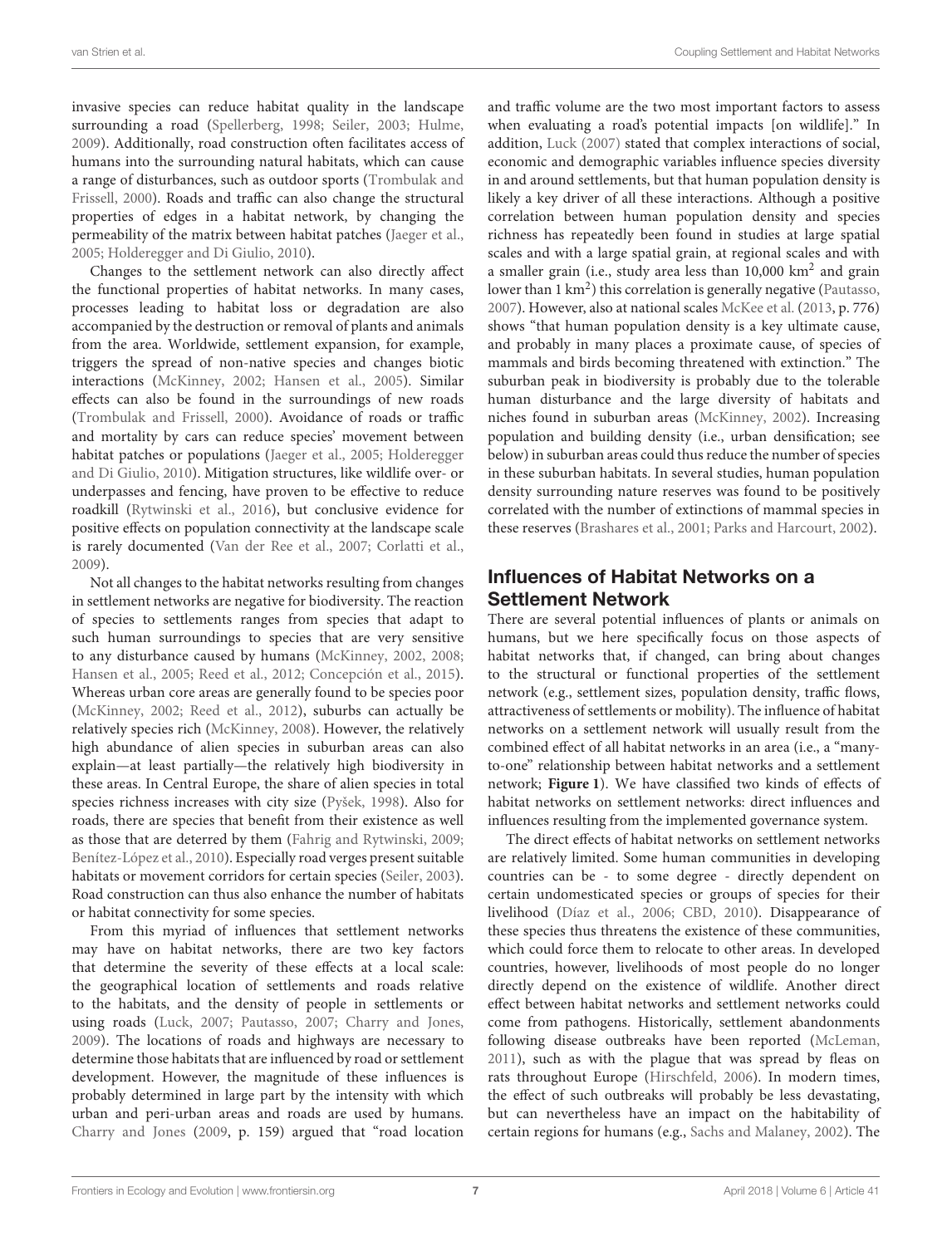above two examples (i.e., dependence on wildlife for livelihood and changes in habitability due to disease) also reflect the few cases where there is a "one-to-one" relationship between habitat and settlement networks. Another potential direct effect of habitat networks on settlement networks is urban sprawl as one of the drivers for urban sprawl is the desire of many city inhabitants to move to the countryside (i.e., country-living desire; [Bhatta, 2010\)](#page-12-33). However, there is little evidence that desire is directly caused by a higher biodiversity or the occurrence of certain species in the countryside. Instead, the country-living desire is better explained by factors like green surroundings, spaciousness and high numbers of recreational opportunities in the countryside [\(Fernandez et al., 2005;](#page-12-34) [Tobias et al., 2016\)](#page-15-27). Vehicle-wildlife collisions are probably one of the few examples in which mobility of humans is directly affected by the mobility of animals. Although such collisions can cause human fatalities and significant economic damage [\(Huijser et al., 2009\)](#page-13-28), to our knowledge there are no reports of significant reductions in traffic volumes following vehicle-wildlife collisions, unless mitigation measures are being taken (see below).

The majority of effects that habitat networks can have on a settlement network will be indirect via governance systems focussed at protecting nature and the environment. The way a governance system is shaped, depends on the "normative lens" through which decision makers and society view a certain problem and define their desired system states (**[Figure 1](#page-4-0)**). Existing norms, principles and values "underpin all decisions since they inspire those who govern how to think and make judgments about how the world works and how to act in particular situations" [\(Kooiman and Jentoft, 2009,](#page-13-29) p. 818). In social-ecological systems, the norms and values about the relationship of humans with nature have effects on governance systems [\(Kooiman and Jentoft, 2009\)](#page-13-29). Different environmental ethics, such as anthropocentrism, biocentrism or ecocentrism, are anticipated to result in different environmental policy measures [\(Stenmark, 2002\)](#page-15-28).

There is a large variety of nature conservation measures that can be taken to improve or maintain the components of habitat networks (i.e., increasing the number and size of habitats or increasing their quality and their connectivity; [Salafsky et al.,](#page-14-2) [2008\)](#page-14-2). These measures can affect settlement networks in several, sometimes unexpected, ways. For example, the establishment of a conservation area could increase the prices of surrounding residential areas (e.g., [Lutzenhiser and Netusil, 2001\)](#page-14-36). However, this effect may be less strong if accessibility to the open space is not guaranteed [\(Geoghegan, 2002\)](#page-12-35). Restricting accessibility to open spaces can be a potential conservation measure to reduce human disturbance in these areas [\(Newsome et al.,](#page-14-37) [2013\)](#page-14-37). To compensate or off-set the potential damage people are causing by developing housing in natural surroundings, economic conservation measures can be implemented, such as cap-and-trade, subsidy or tax systems and payments for ecosystem services [\(Pirard, 2012;](#page-14-38) [Barrett et al., 2013\)](#page-11-6). In order to preserve natural habitats under a growing human population, one of the most often proposed solutions is urban densification (i.e., increasing the density of buildings in existing settlements; [Jabareen, 2006;](#page-13-30) [Gaigné et al., 2012;](#page-12-36) [Tobias et al., 2016\)](#page-15-27). Also to mitigate the negative effects that roads and traffic can have on habitat networks there exist a range of potential conservation measures [\(Keller et al., 2003\)](#page-13-31), some of which have effects on traffic flows in the settlement networks. By reducing vehicle speeds or closing roads during certain hours of the day (i.e., traffic calming), road avoidance by animals or the number of wildlife-vehicle collisions can be reduced, but at the same time traffic volumes on other roads are increased (Van Langevelde and Jaarsma, [2009\)](#page-15-29). Conservation measures can thus be seen as the proximate causes of many changes in settlement networks as a reaction to changes in habitat networks.

# IMPLEMENTING MODELS OF COUPLED HABITAT AND SETTLEMENT NETWORKS

Several authors have developed models that can be considered predecessors of models that couple habitat and settlement networks (e.g., [Jaeger et al., 2006;](#page-13-32) [Jaeger, 2007;](#page-13-33) Van Langevelde and Jaarsma, [2009;](#page-15-29) [Rhodes et al., 2014;](#page-14-39) Van Strien and Grêt-Regamey, [2016\)](#page-15-30). For instance, [Jaeger \(2007\)](#page-13-33) simulated connectivity in landscapes with different road configurations. Similarly, [Rhodes et al. \(2014\)](#page-14-39) modeled Koala movement and mortality in a real landscape and derived how mortality would change when increases in traffic volume were either assigned to existing roads or divided over new roads. In these studies, traffic volumes were used as a proximate variable for the investigated ecological process. However, changes in traffic flows were not modeled dynamically. In contrast, Van Langevelde and Jaarsma [\(2009\)](#page-15-29) modeled the effect of the size of traffic calmed areas (i.e., areas in which the number of cars is reduced) on animal population persistence. In their study, traffic flows were dynamically modeled based on the size of the traffic calmed area. Yet, human population density was equal throughout the simulated landscapes. Recently, Van Strien and Grêt-Regamey [\(2016\)](#page-15-30) simulated habitat connectivity in landscapes in which both the configuration of the road network and that of the settlements were varied. Traffic flows were calculated from human population sizes in the settlements and the travel times between settlements. The above studies showed that there are significant effects of settlement and road configuration on ecological processes taking place in habitat networks. Nevertheless, they do not adhere to all the recommendations for models of coupled settlement and habitat networks that we have outlined below.

# Recommendations for Models of Coupled Settlement and Habitat Networks

Based on the description of the conceptual framework in the previous sections and its depiction in **[Figure 1](#page-4-0)**, we have formulated four recommendations for the modeling of coupled habitat and settlement networks.

(1) Both networks should be spatially embedded. The settlement and habitat networks are by definition spatial networks, but the interactions between the networks are also of a spatial nature. For instance, the expansion of a settlement will mainly have an effect on the habitats surrounding this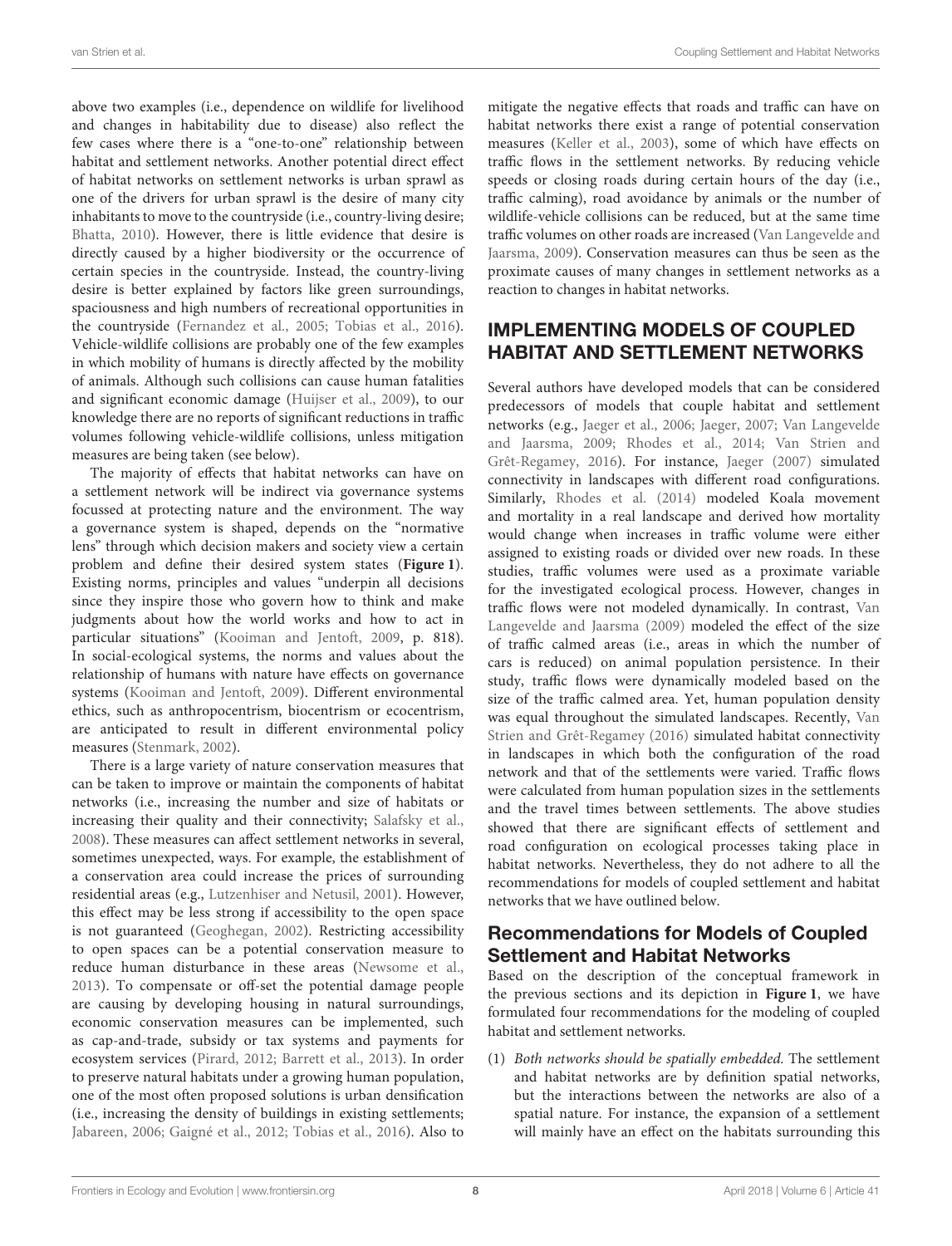settlement. Similarly, increases in traffic will mainly have an influence on the quality of habitats within a road's effect zone. For many ecological processes taking place in habitat networks, habitat patch size is an important determinant (see section Interactions Within Habitat Networks). For these reasons, it is important that both networks are embedded in a spatial plane (or landscape) in which the effects that the networks have on each other can be simulated. The competition for space between the two networks can be made spatially explicit, by altering the locations and geometries of settlements (e.g., area), roads, habitats and other landscape elements over time. These locations and geometries are important variables in defining the structural properties of the settlement and habitat networks.

- (2) Multiple habitat networks should be modeled for a variety of species. The "many-to-one" influence of habitat networks on settlement networks (**[Figure 1](#page-4-0)**) makes it necessary to develop habitat networks for multiple species in order to get an accurate representation of biodiversity. Ideally, habitat networks are constructed for every species in the study region, but this is an extremely laborious task. It is therefore advisable to select (groups of) focal species so that the range of possible responses to and influences on settlement networks is covered [\(Van Teeffelen et al., 2012\)](#page-15-31). For instance, focal species can be selected from different dispersal guilds that contain species with similar movement characteristics and habitat requirements [\(Lechner et al., 2017\)](#page-13-34). Focal species can also be selected based on their functional traits (De Bello et al., [2010\)](#page-12-37), which describe the role that a group of species play in ecosystem functioning or in the provision of ecosystem services [\(Díaz et al., 2007;](#page-12-38) [Luck et al., 2009\)](#page-14-40). In order to ensure multifunctional ecosystems, it is important that as many functional traits as possible are represented in an ecosystem and thus included in the modeling.
- (3) Influences between the networks should be in both directions: i.e., from settlement to habitat networks and vice versa. Only if both networks react to changes in the other network, can a dynamic feedback mechanism be simulated. Abrupt critical transitions especially occur in systems with positive feedbacks [\(Angeli et al., 2004;](#page-11-7) [Scheffer et al., 2012\)](#page-15-32). Such feedbacks can also take place through interactions within one of the networks. Therefore, even a one-way influence from one network can trigger an abrupt transition in the other network. Nevertheless, if influences between the networks are not considered in both ways, the effects of this transition will stay limited to the network in which it takes place and a full picture of its effects in the social-ecological system cannot be obtained. In order to incorporate the influence of habitat networks on settlement networks in models, it is advisable that the latter is capable of reacting to spatial or aspatial nature conservation measures, which we have identified as the main influence of habitat networks on a settlement network (see section Influences of Habitat Networks on a Settlement Network).
- (4) Both the structural and functional properties of networks should be modeled. In both networks, changes to the structural properties usually have an effect on their

functional properties (section Interactions Within Settlement Networks and Interactions Within Habitat Networks). Especially in settlement networks, this effect is also vice versa (section Interactions Within Settlement Networks). In many cases, changes to functional properties in one network can trigger changes to structural properties in the other network. For example, we have identified human population density in the settlement network (i.e., a functional property) as one of the most influential drivers of changes in habitat network (see section Influences of a Settlement Network on Habitat Networks). However, the resulting changes in the habitat network are often to its structural properties (e.g., decreases in habitat quality due to an increase in traffic). Likewise, following reductions in the occurrences of species (i.e., a functional property) in multiple habitat networks (i.e., biodiversity loss), nature conservation measures can be implemented, which can have an impact on both the structural and functional properties of the settlement network (see section Influences of Habitat Networks on a Settlement Network).

### Modeling Settlement Networks

Following the above recommendations, both the structural and functional properties of settlement networks as well as their interactions are ideally included in the model of the settlement network. Furthermore, the model should be spatially explicit at a local scale and predict local human population density and traffic flows as key variables. Particularly useful for this purpose are land-use transport interaction (LUTI) models, "which explicitly model the two-way interaction between land use and transport to forecast the likely impacts of land-use policies [...] and of transport policies [...]" [\(Wegener, 2014,](#page-15-2) p. 742). Although many different LUTI models have been developed based on various theoretical assumptions and which are applicable to various spatial scales and aggregation levels [\(Wegener, 2014;](#page-15-2) [Acheampong and Silva, 2015\)](#page-11-8), many of them aim to simulate the interactions between the choices people make regarding transport and the locations where they reside, work and go to for other activities such as recreation (e.g., see the conceptual model of a land-use-transport system in [Acheampong and Silva, 2015\)](#page-11-8). Wherever attractiveness or demand increases, construction of new buildings or roads will take place (e.g., see the landuse transport feedback cycle in [Wegener and Fürst, 1999\)](#page-15-16), provided that this is permitted under the implemented landuse or transport regulations. By changing the regulations, LUTI models can also be used to forecast the effect of policy measures on functional properties of a settlement network. This has, for instance, been shown by [Bodenmann et al. \(2014\)](#page-12-39), who used a Swiss-wide LUTI model to predict how population sizes in municipalities may change due to changes in land-use regulations or changes in the transport infrastructure. In a similar way, LUTI models could also be used to forecast the effects of alternative environmental governance systems. A further advantage of LUTI models, is that many of them are agent-based models [\(Wegener,](#page-15-2) [2014;](#page-15-2) [Acheampong and Silva, 2015\)](#page-11-8), which are considered particularly useful when modeling social-ecological systems, as they allow simulating the influence of the decisions of individuals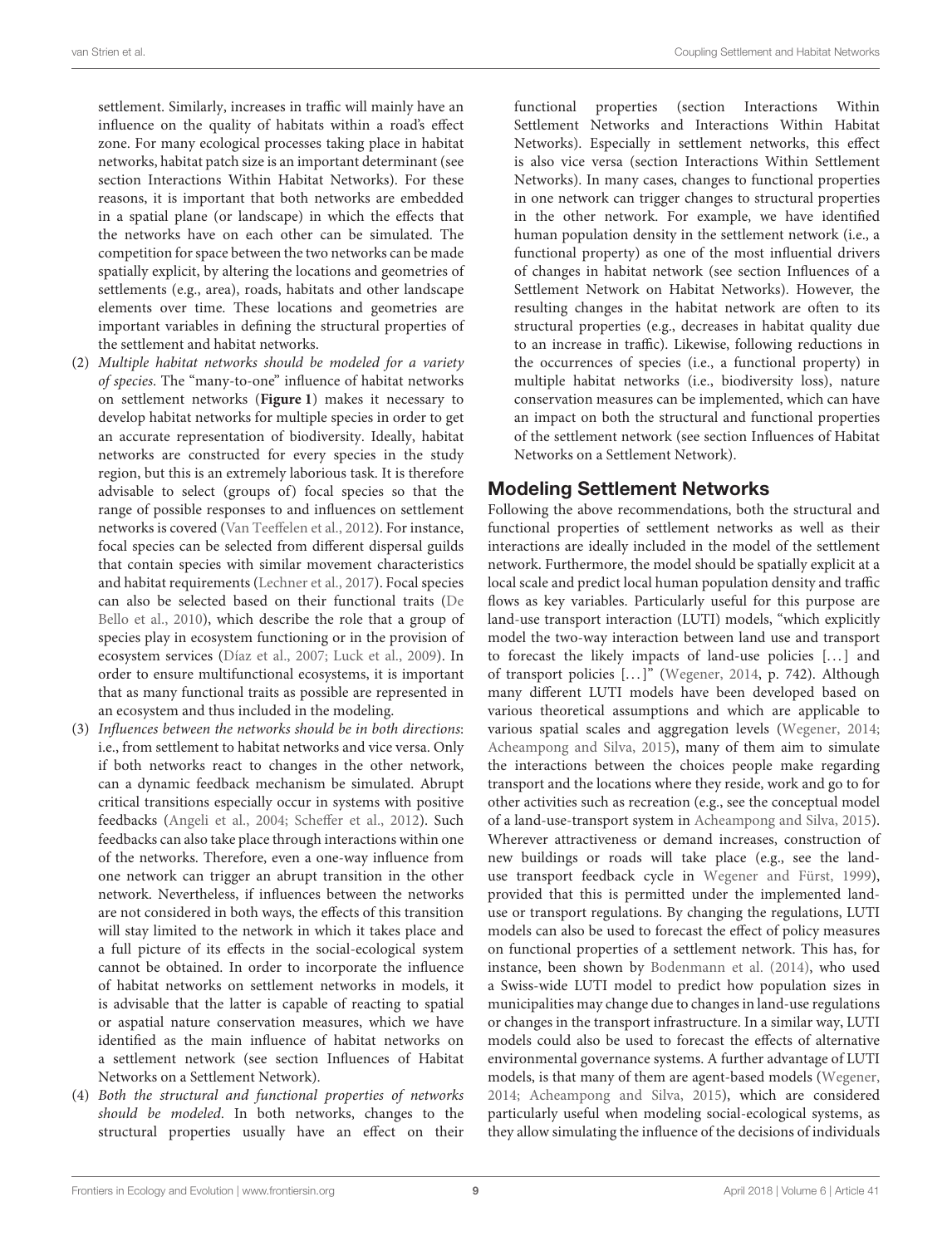on a system's dynamics [\(Milner-Gulland, 2012\)](#page-14-9). From several points of view, LUTI models are thus suitable for modeling the interactions in settlement networks.

A drawback of many current LUTI models is that "landuse" in these models usually refers to the built environment and that they are thus not capable of simulating changes in land-use and human influences that radiate from settlements and roads. Combining LUTI models with land-use models that consider a broader spectrum of land-uses (e.g., Verburg and Overmars, [2009\)](#page-15-33) is a potential approach to simulate such gradients. Especially spatially-explicit models that link human population density to land-use change (e.g., [Verburg et al., 1999\)](#page-15-34) can prove useful for this purpose. To our knowledge, no models have been developed that specifically model the effects of roads or traffic on surrounding habitats.

#### Modeling Habitat Networks

As with the settlement networks, the habitat network models should capture the interactions between the structural and functional properties of the networks. Agent-based models can also be used to simulate habitat usage and movement of individual animals throughout a landscape [\(Tang and Bennett,](#page-15-35) [2010\)](#page-15-35). For example, [Rhodes et al. \(2014\)](#page-14-39) used an agent-based model to simulate koala movement through a landscape and assess how the survivability of Koalas was affected by traffic. Although such agent-based models are capable of capturing complex behaviors of organisms in realistic and heterogeneous landscapes [\(Wallentin, 2017\)](#page-15-36), they are usually very data hungry and laborious to program and parameterize. The latter becomes problematic when one has to setup models for multiple species (see section Recommendations for Models of Coupled Settlement and Habitat Networks). An alternative to agent-based models of habitat networks are aggregated network-based models (Urban et al., [2009;](#page-15-11) [Galpern et al., 2011\)](#page-12-3). In these models, discrete patches of habitat need to be delineated to form the nodes in the habitat network, which is a simplification of the heterogeneous landscapes that can be used in agent-based models. The edges in the network can be weighted based on, for instance, the permeability of the matrix or on species characteristics (e.g., dispersal kernels). From these network-based models a variety of network measures can be calculated that express the importance of nodes or edges in the network or the connectedness of the network as a whole [\(Rayfield et al., 2011\)](#page-14-18). These network measures can be used to predict the occurrence of species in habitat patches (e.g., [Pereira et al., 2011\)](#page-14-41) or the diversity in certain groups of species (e.g., for amphibians; [Ribeiro et al., 2011\)](#page-14-42). Both agent-based and network-based models require information on habitat and movement characteristics of (groups of) species. Although it is laborious to collect such data in the field for multiple species, trait databases that compile such data for certain taxa are increasingly being developed (e.g., for amphibeans; [Trochet et al., 2014\)](#page-15-37).

Both agent-based and network-based models can thus capture the effect of the structural properties of habitat networks on its functional properties. However, the opposite effect (i.e., functional on structural properties) remains difficult to model. In the relatively young field of study of ecosystem engineers, some models have been developed, but most are mainly conceptual and not operative [\(Wright and Jones, 2006;](#page-15-23) [Hastings et al., 2007\)](#page-13-35). The limited number of general models of ecosystem engineers currently reduces the possibilities to capture the feedback of functional on structural habitat network properties.

# Coupling of Settlement and Habitat **Networks**

The actual coupling of the spatially-explicit settlement and habitat network models can be achieved by ensuring that output variables from the settlement network model function as the input variables for the habitat network model and vice versa. Edge weights in habitat networks can include the presence of transportation infrastructure [\(Pereira et al., 2011\)](#page-14-41) or traffic intensity on roads [\(Scolozzi and Geneletti, 2012\)](#page-15-13). For instance, in [Van Strien and Grêt-Regamey \(2016\)](#page-15-30), traffic volumes were output of the settlement network model. These traffic volumes were subsequently input variables for the habitat network model and used to calculate habitat connectivity for several animal species. Modeling the effect of landscape and human mobility changes on habitat connectivity can be operationalized with resistance surfaces [\(Zeller et al., 2012;](#page-15-12) [Cushman et al., 2014\)](#page-12-15). Although these surfaces are usually static, they can also be modeled in a dynamic way so that they react to changes in the settlement network (e.g., [Van Strien and Grêt-Regamey, 2016\)](#page-15-30). The influence of habitat networks on settlement networks can be implemented in a similar way: output of the habitat network models (e.g., the loss of a species or a reduction in biodiversity) can trigger certain nature conservation measures, which are simulated by adjusting input variables of the settlement network model (e.g., density of housing or capacity of certain roads). By iteratively performing this information exchange between the settlement network and habitat network models, the dynamics of this social-ecological system can be simulated over time.

A challenge in simulating such time series are the differences in temporal scales of the processes taking place in the networks. For example, settlement development takes place at a much slower pace than changes to human travel behavior (Wegener and Fürst, [1999;](#page-15-16) [Levinson, 2008\)](#page-13-2). This means that a conservation measure like traffic calming will have an immediate effect on the traffic volumes in and around the traffic calmed areas, but that the resulting changes to settlement sizes or human population densities will only become visible over a longer time period. Such temporal lags should be considered when determining the period over which the dynamics in coupled settlement and habitat networks are simulated.

# APPLICATIONS OF COUPLED SETTLEMENT AND HABITAT NETWORK MODELS FOR BIODIVERSITY **CONSERVATION**

Once a model of coupled settlement and habitat networks has been developed, we envisage several potential applications of such models to benefit biodiversity conservation. Our overview of potential applications of coupled settlement and habitat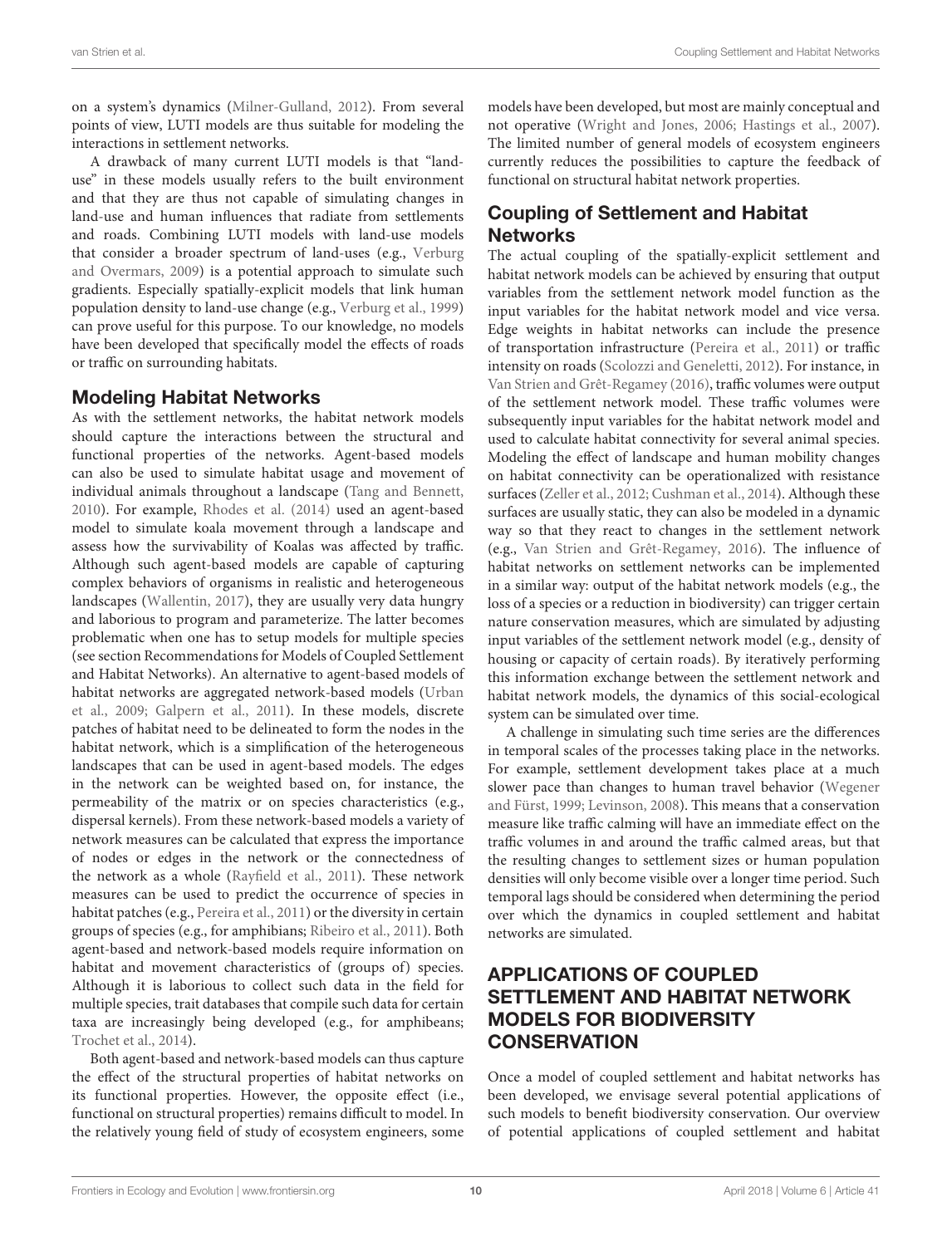network models is not exhaustive, but is illustrative of the breadth or research topics in which such models can be applied.

### Complex Networks Theory

Models of coupled settlement and habitat networks can draw from and contribute to the rapidly increasing fundamental research on complex networks. Many complex networks are represented as coupled networks (also called multiplex, multilayered or interdependent networks or network of networks; [Gao et al., 2014\)](#page-12-40). In coupled networks, [Buldyrev et al. \(2010\)](#page-12-41) have shown that small changes in one network can bring about a cascade of changes in both networks leading to abrupt fragmentation of the coupled system. Coupled spatial networks, such as coupled settlement and habitat networks, appear especially sensitive to small changes in either of the networks [\(Bashan et al., 2013\)](#page-12-42). Such abrupt changes usually only take place beyond certain thresholds. These thresholds are influenced by properties of the coupled spatial networks, such as the fraction of interdependent nodes [\(Bashan et al., 2013\)](#page-12-42) or the maximum geographic distance between nodes (Danziger et al., [2014\)](#page-12-43). Identification of such thresholds and associated network properties is thus very important for vulnerability assessments of coupled networks, such as coupled settlement and habitat networks. However, knowledge of many theoretical studies on coupled spatial networks is not directly transferable to coupled settlement and habitat networks, as the nature of the dependencies between the coupled networks is different. In many studies, the networks are coupled by dependencies between spatially coinciding nodes in either networks (e.g., [Buldyrev et al.,](#page-12-41) [2010;](#page-12-41) [Bashan et al., 2013;](#page-12-42) [Danziger et al., 2014\)](#page-12-43). In coupled settlement and habitat networks, the nodes are usually not spatially coinciding (i.e., settlements and habitats are spatially separated) and the dependencies between the networks are not only between nodes, but also between edges (e.g., roads intersecting animal movement paths) and between nodes and edges (e.g., habitat quality affected by traffic; Van Strien and Grêt-Regamey, [2016\)](#page-15-30). Models of coupled settlement and habitat networks, in which these dependencies are incorporated, could thus lead to new insights in the behavior of coupled spatial networks and could potentially be used to assess the threat of rapid biodiversity loss in coupled settlement and habitat networks.

# Resilience of Coupled Settlement and Habitat Networks

Analysis of the temporal dynamics in coupled settlement and habitat networks can also be used to estimate the resilience of this social-ecological system and all of its components (including biodiversity; [Folke, 2006\)](#page-12-44). The concept of system resilience was coined by [Holling](#page-13-36) [\(1973,](#page-13-36) p. 17), who applied it to ecological systems and defined it as "a measure of the ability of these systems to absorb changes of state variables, driving variables, and parameters, and still persist." Later, the concept was introduced to social-ecological systems (a history of the concept is described in [Folke, 2006\)](#page-12-44). Nowadays there are many definitions of resilience as well as approaches to assess the resilience of a system [\(Hosseini et al., 2016\)](#page-13-37). Resilience has been the focus of studies on habitat networks (e.g., [Uden et al., 2014\)](#page-15-38) as well as on settlement networks (e.g., [Ip and Wang, 2011\)](#page-13-38) and recently has also been introduced to complex network theory (e.g., [Gao et al.,](#page-12-45) [2016\)](#page-12-45). Models of coupled settlement and habitat networks can potentially be used to determine how the system recovers after sudden exogenous or endogenous disruptions and thereby assess system resilience.

Models of coupled settlement and habitat networks can also be used to aid practitioners in adapting their management strategies or transforming their system to ensure the resilience in real settlement and habitat networks [\(Levin et al., 2013\)](#page-13-9). Rapidly changing environment and land-use has led to the realization that habitat networks should not be managed as static entities, but as dynamic systems that are constantly changing [\(Van Teeffelen et al., 2012\)](#page-15-31). For this reason, "adaptive governance" is often propagated [\(Chaffin et al., 2014\)](#page-12-46). For adaptive governance, a broad range of management options should be kept open to be able to react to unexpected events and changing conditions. By analysing different socio-economic, environmental or demographic development scenarios, models of coupled settlement and habitat networks can help identifying management options that could become necessary in the future. These analyses can give insights into the overall resilience of the system of coupled settlement and habitat networks and shed light on the long-term survivability of specific species or biodiversity in general.

# Conservation, Transport, and Urban Planning

Models of coupled settlement and habitat networks can also be used to aid conservation, transport and urban planning. In habitat networks, the importance of nodes or edges for network connectivity can be assessed [\(Galpern et al., 2011\)](#page-12-3). Comparable analyses can also be performed in settlement networks (e.g., [Jenelius and Mattsson, 2015\)](#page-13-39). These analyses are usually performed with node or edge removal experiments. Although such experiments can be applied for the analysis of resilience in networks (see section Resilience of Coupled Settlement and Habitat Networks), they can also serve a more applied goal: to prioritize spatial planning. For instance, Pereira et al. [\(2017\)](#page-14-43) constructed habitat networks for 20 bird species in North-East Spain and ranked habitat patches based on their importance for network connectivity in order to prioritize nature conservation actions. With models of coupled settlement and habitat networks, the importance of nodes or edges in either network can be assessed based on current or forecasted changes in the other network. For example, by assessing which edges in habitat networks are most affected by current or future traffic on intersecting roads, optimal locations for roadkill mitigation measures can be identified [\(Loro et al., 2015;](#page-13-40) [Mimet et al., 2016;](#page-14-44) [Rytwinski et al., 2016\)](#page-14-29). Especially when such mitigation measures can have an effect on traffic flows, such as traffic calming (Van Langevelde and Jaarsma, [2009\)](#page-15-29), is it important to not only assess the effects of the measure on the habitat network but also its effect on the settlement network. Another example of a conservation and urban planning measure that can potentially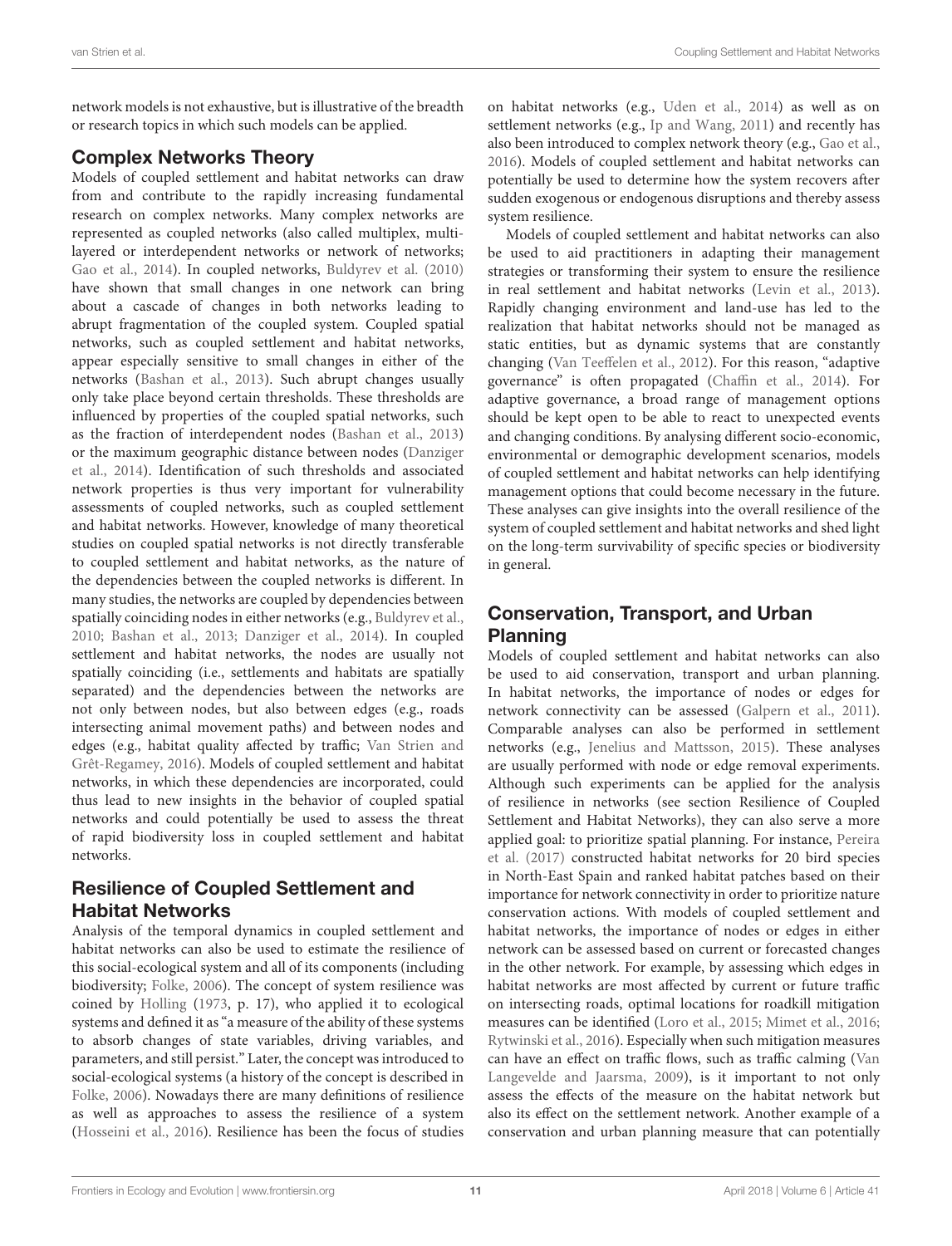have effects on both the settlement as well as the habitat networks is urban densification, which is promoted for reducing the urban land consumption and commute distances (Gaigné et al., [2012\)](#page-12-36). However, on the long term urban densification can bring about significant changes in the settlement network, which can have unforeseen negative environmental effects [\(Gaigné et al., 2012\)](#page-12-36). Models of coupled settlement and habitat networks could help identifying these negative effects and adapt conservation, transport and urban planning accordingly.

# **CONCLUSIONS**

In this article, we present coupled settlement and habitat networks as a social-ecological system and promote the development of models of such coupled networks to generate new insights and effective policy for biodiversity conservation. In our conceptual framework of models of coupled settlement and habitat networks, we have described the network-internal interactions as well as the influences between the networks. In summary, there are strong two-way interactions between the structural properties of a settlement network and its functional properties (**[Figure 1](#page-4-0)**). Whereas, in habitat networks, structural properties mainly influence their functional properties (**[Figure 1](#page-4-0)**). Through ecosystem engineer species, a habitat network's functional properties in some cases can also influence its structural properties. Changes to settlement networks can have direct as well as indirect influences on the structural and functional properties of habitat networks (**[Figure 1](#page-4-0)**). For both settlements and roads, these influences are not limited to only the location of a settlement or road, but also radiate out into their surrounding landscape. Direct influences of habitat networks on settlement networks are usually limited. More prevalent are indirect influence caused by nature conservation measures that are implemented to maintain or enhance species or biodiversity. The governance system to which these conservation measures belong, is influenced by the normative lens through which society views human-nature relationships (**[Figure 1](#page-4-0)**).

Due to these numerous network-internal interactions in settlement or habitat networks and the between-network influences, it is difficult to assess whether changes to any part of

#### **REFERENCES**

- <span id="page-11-8"></span>Acheampong, R. A., and Silva, E. (2015). Land use–transport interaction modeling: a review of the literature and future research directions. J. Transp. Land Use 8, 11–38. doi: [10.5198/jtlu.2015.806](https://doi.org/10.5198/jtlu.2015.806)
- <span id="page-11-4"></span>Adriaensen, F., Chardon, J. P., De Blust, G., Swinnen, E., Villalba, S., Gulinck, H., et al. (2003). The application of "least-cost" modelling as a functional landscape model. Landsc. Urban Plan. [64, 233–247. doi: 10.1016/S0169-2046\(02\)](https://doi.org/10.1016/S0169-2046(02)00242-6) 00242-6
- <span id="page-11-7"></span>Angeli, D., Ferrell, J. E., and Sontag, E. D. (2004). Detection of multistability, bifurcations, and hysteresis in a large class of biological positivefeedback systems. Proc. Natl. Acad. Sci. U.S.A. 101, 1822–1827. doi: [10.1073/pnas.0308265100](https://doi.org/10.1073/pnas.0308265100)
- <span id="page-11-3"></span>Antrop, M. (2000). Changing patterns in the urbanized countryside of Western Europe. Landsc. Ecol. 15, 257–270. doi: [10.1023/A:1008151109252](https://doi.org/10.1023/A:1008151109252)

either network can result in positive or negative feedbacks leading to complex system behavior. Coupling models of settlement networks and habitat networks in a dynamic way, can reveal such complexities that cannot be found when only parts of the social-ecological system are studied. These models do not have to be built from scratch, but can be based upon existing models of settlement or habitat networks, of which we have presented some in this article (e.g., habitat network models or land-use transport interaction models). Nevertheless, new data may have to be collected to parameterize some of the relationships between or within the networks. We see several potential applications of models of coupled settlement and habitat networks for biodiversity conservation, ranging from fundamental research on desirable network properties to more applied assessments of weaknesses in existing settlement or habitat networks for conservation planning purposes. We envisage that integrated models of coupled settlement and habitat networks can contribute to a world in which both human wellbeing is ensured and biodiversity is maintained.

# AUTHOR CONTRIBUTIONS

The conceptual model presented in this manuscript is the result of a series of discussions and meetings that took place as part of the CHECNET (Coupling human and ecological networks for sustainable landscape and transport planning) project. All authors are part of this project, have participated in the meetings and discussions and have contributed to the formulation of the conceptual model. MvS wrote a first draft of the manuscript, which was reviewed by KA, ID, AG, AG-R, AK-M, DO-R, and RH.

# FUNDING

This study was part of the CHECNET project financed by the Swiss National Science Foundation (Grant nr. CR30I3\_159250).

# ACKNOWLEDGMENTS

We thank two reviewers for their helpful comments on earlier versions of the manuscript.

- <span id="page-11-1"></span>Axhausen, K. W. (2007). Activity spaces, biographies, social networks and their welfare gains and externalities: some hypotheses and empirical results. Mobilities 2, 15–36. doi: [10.1080/17450100601106203](https://doi.org/10.1080/17450100601106203)
- <span id="page-11-5"></span>Axhausen, K. W., Froelich, P., and Tschopp, M. (2011). Changes in Swiss accessibility since 1850. Res. Transp. Econ. 31, 72–80. doi: [10.1016/j.retrec.2010.11.010](https://doi.org/10.1016/j.retrec.2010.11.010)
- <span id="page-11-0"></span>Badoe, D. A., and Miller, E. J. (2000). Transportation–land-use interaction: empirical findings in North America, and their implications for modeling. Transp. Res. Part D [5, 235–263. doi: 10.1016/S1361-9209\(99\)](https://doi.org/10.1016/S1361-9209(99)00036-X) 00036-X
- <span id="page-11-6"></span>Barrett, C. B., Bulte, E. H., Ferraro, P., and Wunder, S. (2013). "Economic instruments for nature conservation," in Key Topics in Conservation Biology, Vol 2, eds D. W. Macdonald and K. J. Willis (Chichester: Wiley), 59–73.
- <span id="page-11-2"></span>Barthélemy, M. (2011). Spatial networks. Phys. Rep. 499, 1–101. doi: [10.1016/j.physrep.2010.11.002](https://doi.org/10.1016/j.physrep.2010.11.002)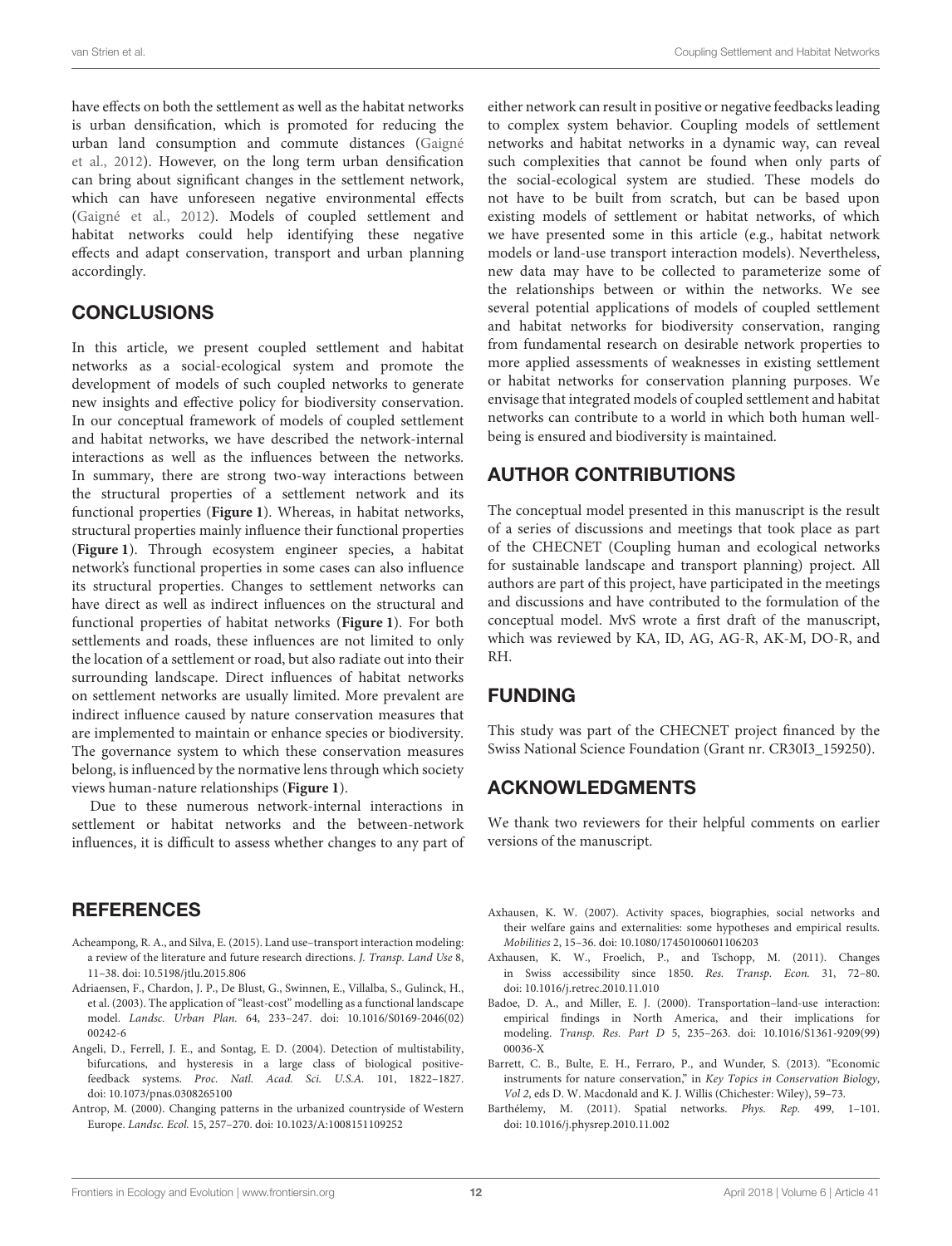- <span id="page-12-42"></span>Bashan, A., Berezin, Y., Buldyrev, S. V., and Havlin, S. (2013). The extreme vulnerability of interdependent spatially embedded networks. Nat. Phys. 9, 667–672. doi: [10.1038/nphys2727](https://doi.org/10.1038/nphys2727)
- <span id="page-12-8"></span>Beatley, T. (2011). Biophilic Cities: Integrating Nature Into Urban Design and Planning. Washington, DC: Island Press.
- <span id="page-12-28"></span>Benítez-López, A., Alkemade, R., and Verweij, P. A. (2010). The impacts of roads and other infrastructure on mammal and bird populations: a meta-analysis. Biol. Conserv. 143, 1307–1316. doi: [10.1016/j.biocon.2010.02.009](https://doi.org/10.1016/j.biocon.2010.02.009)
- <span id="page-12-12"></span>Bennett, V. J. (2017). Effects of road density and pattern on the conservation of species and biodiversity. Curr. Landsc. Ecol. Rep. 2, 1–11. doi: [10.1007/s40823-017-0020-6](https://doi.org/10.1007/s40823-017-0020-6)
- <span id="page-12-1"></span>Bennie, J., Davies, T. W., Cruse, D., and Gaston, K. J. (2016). Ecological effects of artificial light at night on wild plants. J. Ecol. 104, 611–620. doi: [10.1111/1365-2745.12551](https://doi.org/10.1111/1365-2745.12551)
- <span id="page-12-6"></span>Berkes, F., and Folke, C. (2000). "Linking social and ecological systems for resilience and sustainability," in Linking Social and Ecological Systems: Management Practices and Social Mechanisms for Building Resilience, eds F. Berkes and C. Folke (Cambridge: Cambridge University Press), 1–25.
- <span id="page-12-18"></span>Bevir, M. (2012). Governance: A Very Short Introduction. Oxford: Oxford University Press.
- <span id="page-12-33"></span>Bhatta, B. (2010). Analysis of Urban Growth and Sprawl From Remote Sensing Data. Berlin: Springer.
- <span id="page-12-23"></span>Bierwagen, B. G. (2007). Connectivity in urbanizing landscapes: the importance of habitat configuration, urban area size, and dispersal. Urban Ecosyst. 10, 29–42. doi: [10.1007/s11252-006-0011-6](https://doi.org/10.1007/s11252-006-0011-6)
- <span id="page-12-39"></span>Bodenmann, B. R., Sanchez, B., Bode, J., Zeiler, A., Kuliowsky, M., Furtak, P., et al. (2014). "FaLC land-use and transport interaction model for Switzerland: first results," in Proceedings of the 13th Swiss Transport Research Conference (Ascona: STRC), 1–29.
- <span id="page-12-30"></span>Brashares, J. S., Arcese, P., and Sam, M. K. (2001). Human demography and reserve size predict wildlife extinction in West Africa. Proc. R. Soc. Lond. Ser B 268, 2473–2478. doi: [10.1098/rspb.2001.1815](https://doi.org/10.1098/rspb.2001.1815)
- <span id="page-12-13"></span>Buhl, J., Gautrais, J., Reeves, N., Solé, R. V., Valverde, S., Kuntz, P., et al. (2006). Topological patterns in street networks of self-organized urban settlements. Eur. Phys. J. B 49, 513–522. doi: [10.1140/epjb/e2006-00085-1](https://doi.org/10.1140/epjb/e2006-00085-1)
- <span id="page-12-41"></span>Buldyrev, S. V., Parshani, R., Paul, G., Stanley, H. E., and Havlin, S. (2010). Catastrophic cascade of failures in interdependent networks. Nature 464, 1025–1028. doi: [10.1038/nature,](https://doi.org/10.1038/nature)08932
- <span id="page-12-32"></span>CBD (2010). Linking Biodiversity Conservation and Poverty Alleviation: A State of Knowledge Review. Montreal: Secretariat of the Convention on Biological Diversity.
- <span id="page-12-0"></span>Ceballos, G., Ehrlich, P. R., Barnosky, A. D., García, A., Pringle, R. M., and Palmer, T. M. (2015). Accelerated modern human–induced species losses: entering the sixth mass extinction. Sci. Adv. 1:e1400253. doi: [10.1126/sciadv.1400253](https://doi.org/10.1126/sciadv.1400253)
- <span id="page-12-46"></span>Chaffin, B. C., Gosnell, H., and Cosens, B. A. (2014). A decade of adaptive governance scholarship: synthesis and future directions. Ecol. Soc. 19:56. doi: [10.5751/ES-06824-190356](https://doi.org/10.5751/ES-06824-190356)
- <span id="page-12-29"></span>Charry, B., and Jones, J. (2009). "Traffic volume as a primary road characteristic impacting wildlife: a tool for land use and transportation planning," in Proceedings of the 2009 International Conference on Ecology and Transportation, eds P. J. Wagner, D. Nelson, and E. Murray (Raleigh, NC: Center for Transportation and the Environment, North Carolina State University), 159–172.
- <span id="page-12-17"></span>Chi, G. (2010). The impacts of highway expansion on population change: an integrated spatial approach. Rural Sociol. 75, 58–89. doi: [10.1111/j.1549-0831.2009.00003.x](https://doi.org/10.1111/j.1549-0831.2009.00003.x)

<span id="page-12-7"></span>Christaller, W. (1933). Die zentraler Orte in Suddeutschland. Jena: Fischer.

- <span id="page-12-24"></span>Coffin, A. W. (2007). From roadkill to road ecology: a review of the ecological effects of roads. J. Transp. Geogr. 15, 396–406. doi: [10.1016/j.jtrangeo.2006.11.006](https://doi.org/10.1016/j.jtrangeo.2006.11.006)
- <span id="page-12-16"></span>Concepción, E. D., Moretti, M., Altermatt, F., Nobis, M. P., and Obrist, M. K. (2015). Impacts of urbanisation on biodiversity: the role of species mobility, degree of specialisation and spatial scale. Oikos 124, 1571–1582. doi: [10.1111/oik.02166](https://doi.org/10.1111/oik.02166)
- <span id="page-12-26"></span>Corlatti, L., Hackländer, K., and Frey-Roos, F. (2009). Ability of wildlife overpasses to provide connectivity and prevent genetic isolation. Conserv. Biol. 23, 548–556. doi: [10.1111/j.1523-1739.2008.01162.x](https://doi.org/10.1111/j.1523-1739.2008.01162.x)
- <span id="page-12-4"></span>Crooks, K. R., and Sanjayan, M. (2006). "Connectivity conservation: maintaining connections for nature," in Connectivity Conservation, eds K. R. Crooks and M. Sanjayan (New York, NY: Cambridge University Press), 1–20.
- <span id="page-12-15"></span>Cushman, S., Lewis, J., and Landguth, E. (2014). Why did the bear cross the road? Comparing the performance of multiple resistance surfaces and connectivity modeling methods. Diversity 6:844. doi: [10.3390/d6040844](https://doi.org/10.3390/d6040844)
- <span id="page-12-43"></span>Danziger, M. M., Bashan, A., Berezin, Y., and Havlin, S. (2014). Percolation and cascade dynamics of spatial networks with partial dependency. J. Complex Netw. 2, 460–474. doi: [10.1093/comnet/cnu020](https://doi.org/10.1093/comnet/cnu020)
- <span id="page-12-37"></span>De Bello, F., Lavorel, S., Díaz, S., Harrington, R., Cornelissen, J. H. C., Bardgett, R. D., et al. (2010). Towards an assessment of multiple ecosystem processes and services via functional traits. Biodivers. Conserv. 19, 2873–2893. doi: [10.1007/s10531-010-9850-9](https://doi.org/10.1007/s10531-010-9850-9)
- <span id="page-12-14"></span>De Montis, A., Barthélemy, M., Chessa, A., and Vespignani, A. (2007). The structure of interurban traffic: a weighted network analysis. Environ. Plan. B 34, 905–924. doi: [10.1068/b32128](https://doi.org/10.1068/b32128)
- <span id="page-12-31"></span>Díaz, S., Fargione, J., Chapin, F. S. III, and Tilman, D. (2006). Biodiversity loss threatens human well-being. PLoS Biol. 4:e277. doi: [10.1371/journal.pbio.0040277](https://doi.org/10.1371/journal.pbio.0040277)
- <span id="page-12-38"></span>Díaz, S., Lavorel, S., de Bello, F., Quétier, F., Grigulis, K., and Robson, T. M. (2007). Incorporating plant functional diversity effects in ecosystem service assessments. Proc. Natl. Acad. Sci. U.S.A. 104, 20684–20689. doi: [10.1073/pnas.0704716104](https://doi.org/10.1073/pnas.0704716104)
- <span id="page-12-2"></span>Dulac, J. (2013). Global Land Transport Infrastructure Requirements - Estimating Road and Railway Infrastructure Capacity and Costs to 2050. Paris: International Energy Agency.
- <span id="page-12-9"></span>Ercoskun, O. Y. (2012). Green and Ecological Technologies for Urban Planning: Creating Smart Cities. Hershey, PA: Information Science Reference.
- <span id="page-12-20"></span>Fahrig, L. (2003). Effects of habitat fragmentation on biodiversity. Ann. Rev. Ecol. Evol. Syst. 34, 487–515. doi: [10.1146/annurev.ecolsys.34.011802.132419](https://doi.org/10.1146/annurev.ecolsys.34.011802.132419)
- <span id="page-12-22"></span>Fahrig, L. (2013). Rethinking patch size and isolation effects: the habitat amount hypothesis. J. Biogeogr. 40, 1649–1663. doi: [10.1111/jbi.12130](https://doi.org/10.1111/jbi.12130)
- <span id="page-12-27"></span>Fahrig, L., and Rytwinski, T. (2009). Effects of roads on animal abundance: [an empirical review and synthesis.](https://doi.org/10.5751/ES-02815-140121) Ecol. Soc. 14:21. doi: 10.5751/ES-02815- 140121
- <span id="page-12-34"></span>Fernandez, L. E., Brown, D. G., Marans, R. W., and Nassauer, J. I. (2005). Characterizing location preferences in an exurban population: implications for agent-based modeling. Environ. Plan. B 32, 799–820. doi: [10.1068/b3071](https://doi.org/10.1068/b3071)
- <span id="page-12-21"></span>Fleishman, E., Ray, C., Sjögren-Gulve, P., Boggs, C. L., and Murphy, D. D. (2002). Assessing the roles of patch quality, area, and isolation in predicting metapopulation dynamics. Conserv. Biol. 16, 706–716. doi: [10.1046/j.1523-1739.2002.00539.x](https://doi.org/10.1046/j.1523-1739.2002.00539.x)
- <span id="page-12-44"></span>Folke, C. (2006). Resilience: the emergence of a perspective for social– ecological systems analyses. Glob. Environ. Change 16, 253–267. doi: [10.1016/j.gloenvcha.2006.04.002](https://doi.org/10.1016/j.gloenvcha.2006.04.002)
- <span id="page-12-25"></span>Forman, R. T. T. (2000). Estimate of the area affected ecologically by the road system in the United States. Conserv. Biol. 14, 31–35. doi: [10.1046/j.1523-1739.2000.99299.x](https://doi.org/10.1046/j.1523-1739.2000.99299.x)
- <span id="page-12-11"></span>Forman, R. T. T. (2014). Urban Ecology: Science of Cities. Cambridge: Cambridge University Press.
- <span id="page-12-5"></span>Forman, R. T. T., Sperling, D., Bissonette, J. A., Clevenger, A. P., Cutshall, C. D., Dale, V. H., et al. (2003). Road Ecology. Science and Solutions. Washington, DC: Island Press.
- <span id="page-12-36"></span>Gaigné, C., Riou, S., and Thisse, J.-F. (2012). Are compact cities environmentally friendly? J. Urban Econ. 72, 123–136. doi: [10.1016/j.jue.2012.04.001](https://doi.org/10.1016/j.jue.2012.04.001)
- <span id="page-12-3"></span>Galpern, P., Manseau, M., and Fall, A. (2011). Patch-based graphs of landscape connectivity: a guide to construction, analysis and application for conservation. Biol. Conserv. 144, 44–55. doi: [10.1016/j.biocon.2010.09.002](https://doi.org/10.1016/j.biocon.2010.09.002)
- <span id="page-12-45"></span>Gao, J., Barzel, B., and Barabási, A. L. (2016). Universal resilience patterns in complex networks. Nature 530, 307–312. doi: [10.1038/nature16948](https://doi.org/10.1038/nature16948)
- <span id="page-12-40"></span>Gao, J., Li, D., and Havlin, S. (2014). From a single network to a network of networks. Natl. Sci. Rev. 1, 346–356. doi: [10.1093/nsr/nwu020](https://doi.org/10.1093/nsr/nwu020)
- <span id="page-12-10"></span>Gaston, K. J. (ed.). (2010). Urban Ecology. Cambridge: Cambridge University Press.
- <span id="page-12-35"></span>Geoghegan, J. (2002). The value of open spaces in residential land use. Land Use Policy 19, 91–98. doi: [10.1016/S0264-8377\(01\)00040-0](https://doi.org/10.1016/S0264-8377(01)00040-0)
- <span id="page-12-19"></span>Goodwin, P. (1998). "Unintended effects of transport policies," in Transport Policy and the Environment, ed D. Banister (New York, NY: Routledge), 114–130.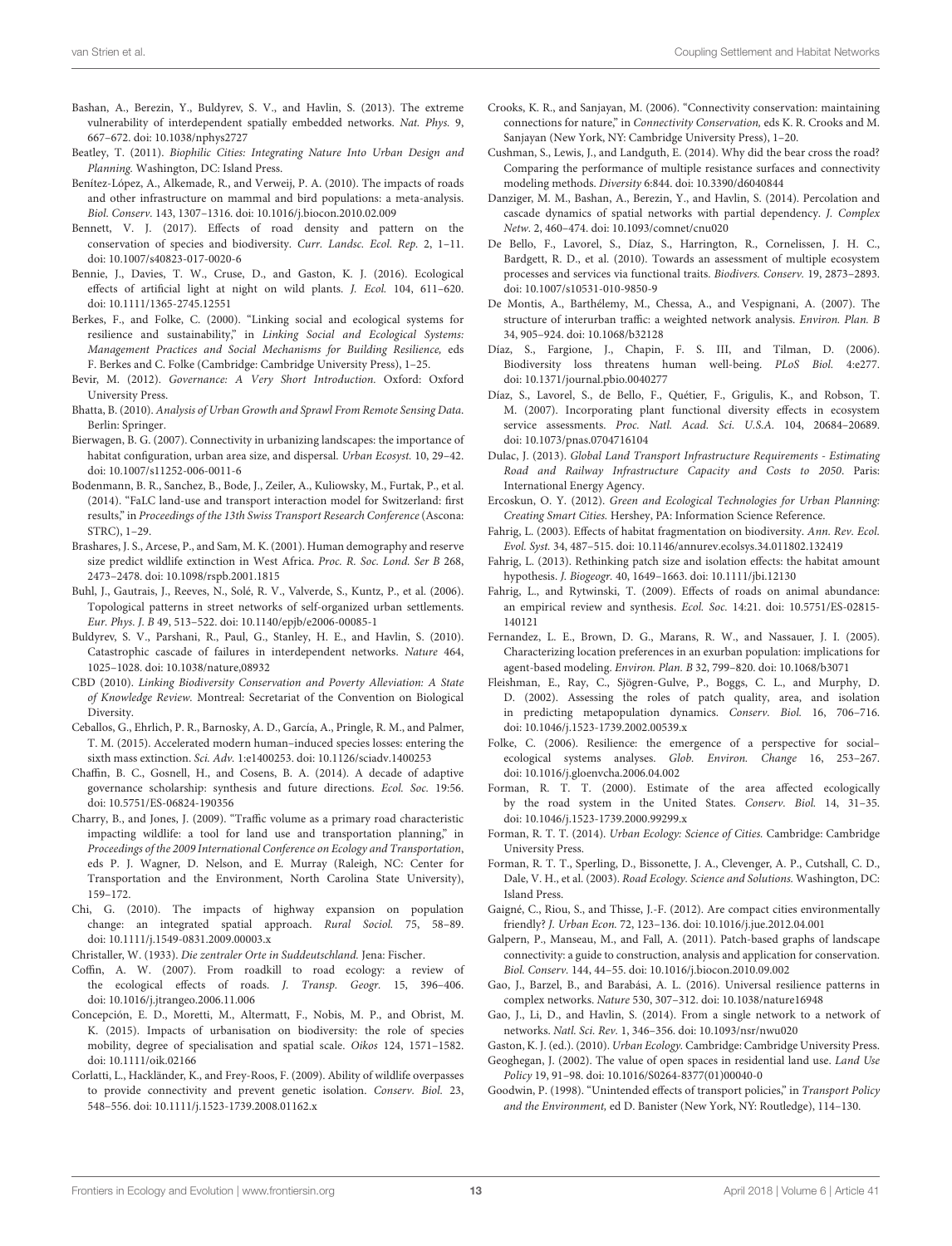- <span id="page-13-16"></span>Graham-Rowe, E., Skippon, S., Gardner, B., and Abraham, C. (2011). Can we reduce car use and, if so, how? A review of available evidence. Transp. Res. Part A 45, 401–418. doi: [10.1016/j.tra.2011.02.001](https://doi.org/10.1016/j.tra.2011.02.001)
- <span id="page-13-0"></span>Güneralp, B., McDonald, R. I., Fragkias, M., Goodness, J., Marcotullio, P. J., and Seto, K. C. (2013). "Urbanization forecasts, effects on land use, biodiversity, and ecosystem services," in Urbanization, Biodiversity and Ecosystem Services: Challenges and Opportunities: A Global Assessment, eds T. Elmqvist, M. Fragkias, J. Goodness, B. Güneralp, P. J. Marcotullio, R. I. McDonald, S. Parnell, M. Schewenius, M. Sendstad, K. C. Seto, and C. Wilkinson (Dordrecht: Springer), 437–452.
- <span id="page-13-23"></span>Hansen, A. J., Knight, R. L., Marzluff, J. M., Powell, S., Brown, K., Gude, P. H., et al. (2005). Effects of exurban development on biodiversity: patterns, mechanisms, and research needs. Ecol. Appl. 15, 1893–1905. doi: [10.1890/05-5221](https://doi.org/10.1890/05-5221)
- <span id="page-13-20"></span>Hanski, I. (1998). Metapopulation dynamics. Nature 396, 41–49. doi: [10.1038/23876](https://doi.org/10.1038/23876)
- <span id="page-13-21"></span>Hanski, I. (2015). Habitat fragmentation and species richness. J. Biogeogr. 42, 989–993. doi: [10.1111/jbi.12478](https://doi.org/10.1111/jbi.12478)
- <span id="page-13-35"></span>Hastings, A., Byers, J. E., Crooks, J. A., Cuddington, K., Jones, C. G., Lambrinos, J. G., et al. (2007). Ecosystem engineering in space and time. Ecol. Lett. 10, 153–164. doi: [10.1111/j.1461-0248.2006.00997.x](https://doi.org/10.1111/j.1461-0248.2006.00997.x)
- <span id="page-13-6"></span>Hector, A., and Bagchi, R. (2007). Biodiversity and ecosystem multifunctionality. Nature 448, 188–190. doi: [10.1038/nature05947](https://doi.org/10.1038/nature05947)
- <span id="page-13-27"></span>Hirschfeld, Y. (2006). The crisis of the sixth century: climatic change, natural disasters and the plague. Mediter. Archaeol. Archaeomet. 6, 19–32. Available online at:<http://maajournal.com/Issues/2006/Vol06-1/Full2.pdf>
- <span id="page-13-17"></span>Hodgson, J. A., Moilanen, A., Wintle, B. A., and Thomas, C. D. (2011). Habitat area, quality and connectivity: striking the balance for efficient conservation. J. Appl. Ecol. 48, 148–152. doi: [10.1111/j.1365-2664.2010.01919.x](https://doi.org/10.1111/j.1365-2664.2010.01919.x)
- <span id="page-13-5"></span>Holderegger, R., and Di Giulio, M. (2010). The genetic effects of roads: a review of empirical evidence. Basic Appl. Ecol. 11, 522–531. doi: [10.1016/j.baae.2010.06.006](https://doi.org/10.1016/j.baae.2010.06.006)
- <span id="page-13-18"></span>Holderegger, R., and Wagner, H. H. (2008). Landscape genetics. BioScience 58, 199–207. doi: [10.1641/B580306](https://doi.org/10.1641/B580306)
- <span id="page-13-36"></span>Holling, C. S. (1973). Resilience and stability of ecological systems. Annu. Rev. Ecol. Syst. 4, 1–23. doi: [10.1146/annurev.es.04.110173.000245](https://doi.org/10.1146/annurev.es.04.110173.000245)
- <span id="page-13-19"></span>Holmes, S. M., Baden, A. L., Brenneman, R. A., Engberg, S. E., Louis, E. E., and Johnson, S. E. (2013). Patch size and isolation influence genetic patterns in black-and-white ruffed lemur (Varecia variegata) populations. Conserv. Genetics 14, 615–624. doi: [10.1007/s10592-013-0455-1](https://doi.org/10.1007/s10592-013-0455-1)
- <span id="page-13-37"></span>Hosseini, S., Barker, K., and Ramirez-Marquez, J. E. (2016). A review of definitions and measures of system resilience. Reliabil. Engineer. Syst. Safety 145, 47–61. doi: [10.1016/j.ress.2015.08.006](https://doi.org/10.1016/j.ress.2015.08.006)
- <span id="page-13-28"></span>Huijser, M. P., Duffield, J. W., Clevenger, A. P., Ament, R. J., and McGowen, P. T. (2009). Cost-benefit analyses of mitigation measures aimed at reducing collisions with large ungulates in the United States and Canada: a decision support tool. Ecol. Soc. 14:15. doi: [10.5751/ES-03000-140215](https://doi.org/10.5751/ES-03000-140215)
- <span id="page-13-25"></span>Hulme, P. E. (2009). Trade, transport and trouble: managing invasive species pathways in an era of globalization. J. Appl. Ecol. 46, 10–18. doi: [10.1111/j.1365-2664.2008.01600.x](https://doi.org/10.1111/j.1365-2664.2008.01600.x)
- <span id="page-13-14"></span>Iacono, M., and Levinson, D. (2016). Mutual causality in road network growth and economic development. Transp. Policy 45, 209–217. doi: [10.1016/j.tranpol.2015.06.005](https://doi.org/10.1016/j.tranpol.2015.06.005)
- <span id="page-13-24"></span>Ibisch, P. L., Hoffmann, M. T., Kreft, S., Pe'er, G., Kati, V., Biber-Freudenberger, L., et al. (2016). A global map of roadless areas and their conservation status. Science 354, 1423–1427. doi: [10.1126/science.aaf7166](https://doi.org/10.1126/science.aaf7166)
- <span id="page-13-38"></span>Ip, W. H., and Wang, D. (2011). Resilience and friability of transportation networks: evaluation, analysis and optimization. IEEE Syst. J. 5, 189–198. doi: [10.1109/JSYST.2010.2096670](https://doi.org/10.1109/JSYST.2010.2096670)
- <span id="page-13-7"></span>Isbell, F., Calcagno, V., Hector, A., Connolly, J., Harpole, W. S., Reich, P. B., et al. (2011). High plant diversity is needed to maintain ecosystem services. Nature 477, 199–202. doi: [10.1038/nature10282](https://doi.org/10.1038/nature10282)
- <span id="page-13-3"></span>Israel, E., and Cohen-Blankshtain, G. (2010). Testing the decentralization effects of rail systems: empirical findings from Israel. Transp. Res. Part A 44, 523–536. doi: [10.1016/j.tra.2010.03.021](https://doi.org/10.1016/j.tra.2010.03.021)
- <span id="page-13-30"></span>Jabareen, Y. R. (2006). Sustainable urban forms: their typologies, models, and concepts. J. Plan. Educ. Res. 26, 38–52. doi: [10.1177/0739456X05285119](https://doi.org/10.1177/0739456X05285119)
- <span id="page-13-33"></span>Jaeger, J. A. G. (2007). "Effects of the configuration of road networks on landscape connectivity," in Proceedings of the 2007 International Conference on Ecology

and Transportation, eds. C. L. Irwin, D. Nelson, and K. P. McDermott (Raleigh, NC: Center for Transportation and the Environment, North Carolina State University), 267–280.

- <span id="page-13-26"></span>Jaeger, J. A. G., Bowman, J., Brennan, J., Fahrig, L., Bert, D., Bouchard, J., et al. (2005). Predicting when animal populations are at risk from roads: an interactive model of road avoidance behavior. Ecol. Modell. 185, 329–348. doi: [10.1016/j.ecolmodel.2004.12.015](https://doi.org/10.1016/j.ecolmodel.2004.12.015)
- <span id="page-13-32"></span>Jaeger, J. A. G., Fahrig, L., and Ewald, K. C. (2006). "Does the configuration of road networks influence the degree to which roads affect wildlife populations?" in Proceedings of the 2005 International Conference on Ecology and Transportation, eds C. L. Irwin, P. Garrett, and K. P. McDermott (Raleigh, NC: Center for Transportation and the Environment, North Carolina State University), 151–163.
- <span id="page-13-11"></span>Janssen, M. A., Bodin, Ö., Anderies, J. M., Elmqvist, T., Ernstson, H., McAllister, R. R. J., et al. (2006). Toward a network perspective of the study of [resilience in social-ecological systems.](https://doi.org/10.5751/ES-01462-110115) Ecol. Soc. 11:15. doi: 10.5751/ES-01462- 110115
- <span id="page-13-39"></span>Jenelius, E., and Mattsson, L.-G. (2015). Road network vulnerability analysis: conceptualization, implementation and application. Comput. Environ. Urban Syst. [49, 136–147. doi: 10.1016/j.compenvurbsys.2014.](https://doi.org/10.1016/j.compenvurbsys.2014.02.003) 02.003
- <span id="page-13-22"></span>Jones, C. G., Lawton, J. H., and Shachak, M. (1994). Organisms as ecosystem engineers. Oikos 69, 373–386. doi: [10.2307/3545850](https://doi.org/10.2307/3545850)
- <span id="page-13-31"></span>Keller, V., Bekker, G. J., Cuperus, R., Folkson, L., Rosell, C., and Trocmé, M. (2003). "Avoidance, mitigation, and compensatory measures and their maintenance," in COST 341 - Habitat Fragmentation Due to Transportation Infrastructure: The European Review, eds M. Trocmé, S. Cahill, J. G. de Vries, H. Farrall, L. Folkeson, G. Fry, C. Hicks, and J. Peymen (Luxembourg: Publications Office of the European Union), 129–173.
- <span id="page-13-29"></span>Kooiman, J. A. N., and Jentoft, S. (2009). Meta-governance: values, norms and principles, and the making of hard choices. Public Adm. 87, 818–836. doi: [10.1111/j.1467-9299.2009.01780.x](https://doi.org/10.1111/j.1467-9299.2009.01780.x)
- <span id="page-13-13"></span>Kool, J., Moilanen, A., and Treml, E. (2013). Population connectivity: recent advances and new perspectives. Landsc. Ecol. 28, 165–185. doi: [10.1007/s10980-012-9819-z](https://doi.org/10.1007/s10980-012-9819-z)
- <span id="page-13-15"></span>Kreibich, V. (1978). The successful transportation system and the regional planning problem: an evaluation of the Munich rapid transit system in the context of urban and regional planning policy. Transportation 7, 137–145. doi: [10.1007/BF00184636](https://doi.org/10.1007/BF00184636)
- <span id="page-13-4"></span>Lakshmanan, T. R. (2011). The broader economic consequences of transport infrastructure investments. J. Trans. Geogr. 19, 1–12. doi: [10.1016/j.jtrangeo.2010.01.001](https://doi.org/10.1016/j.jtrangeo.2010.01.001)
- <span id="page-13-12"></span>Lämmer, S., Gehlsen, B., and Helbing, D. (2006). Scaling laws in the spatial structure of urban road networks. Physica A 363, 89–95. doi: [10.1016/j.physa.2006.01.051](https://doi.org/10.1016/j.physa.2006.01.051)
- <span id="page-13-34"></span>Lechner, A. M., Sprod, D., Carter, O., and Lefroy, E. C. (2017). Characterising landscape connectivity for conservation planning using a dispersal guild approach. Landsc. Ecol. 32, 99–113. doi: [10.1007/s10980-016-0431-5](https://doi.org/10.1007/s10980-016-0431-5)
- <span id="page-13-9"></span>Levin, S., Xepapadeas, T., Crépin, A.-S., Norberg, J., de Zeeuw, A., Folke, C., et al. (2013). Social-ecological systems as complex adaptive systems: modeling and policy implications. Environ. Dev. Econ. 18, 111–132. doi: [10.1017/S1355770X12000460](https://doi.org/10.1017/S1355770X12000460)
- <span id="page-13-10"></span>Levins, R. (1969). Some demographic and genetic consequences of environmental heterogeneity for biological control. Bull. Entomol. Soc. Am. 15, 237–240. doi: [10.1093/besa/15.3.237](https://doi.org/10.1093/besa/15.3.237)
- <span id="page-13-2"></span>Levinson, D. (2008). Density and dispersion: the co-development of land use and rail in London. J. Econ. Geogr. 8, 55–77. doi: [10.1093/jeg/lbm038](https://doi.org/10.1093/jeg/lbm038)
- <span id="page-13-8"></span>Liu, J., Dietz, T., Carpenter, S. R., Alberti, M., Folke, C., Moran, E., et al. (2007). Complexity of coupled human and natural systems. Science 317, 1513–1516. doi: [10.1126/science.1144004](https://doi.org/10.1126/science.1144004)
- <span id="page-13-40"></span>Loro, M., Ortega, E., Arce, R. M., and Geneletti, D. (2015). Ecological connectivity analysis to reduce the barrier effect of roads. An innovative graph-theory approach to define wildlife corridors with multiple paths and without bottlenecks. Landsc. Urban Plan. 139, 149–162. doi: [10.1016/j.landurbplan.2015.03.006](https://doi.org/10.1016/j.landurbplan.2015.03.006)
- <span id="page-13-1"></span>Luck, G. W. (2007). A review of the relationships between human population density and biodiversity. Biol. Rev. 82, 607–645. doi: [10.1111/j.1469-185X.2007.00028.x](https://doi.org/10.1111/j.1469-185X.2007.00028.x)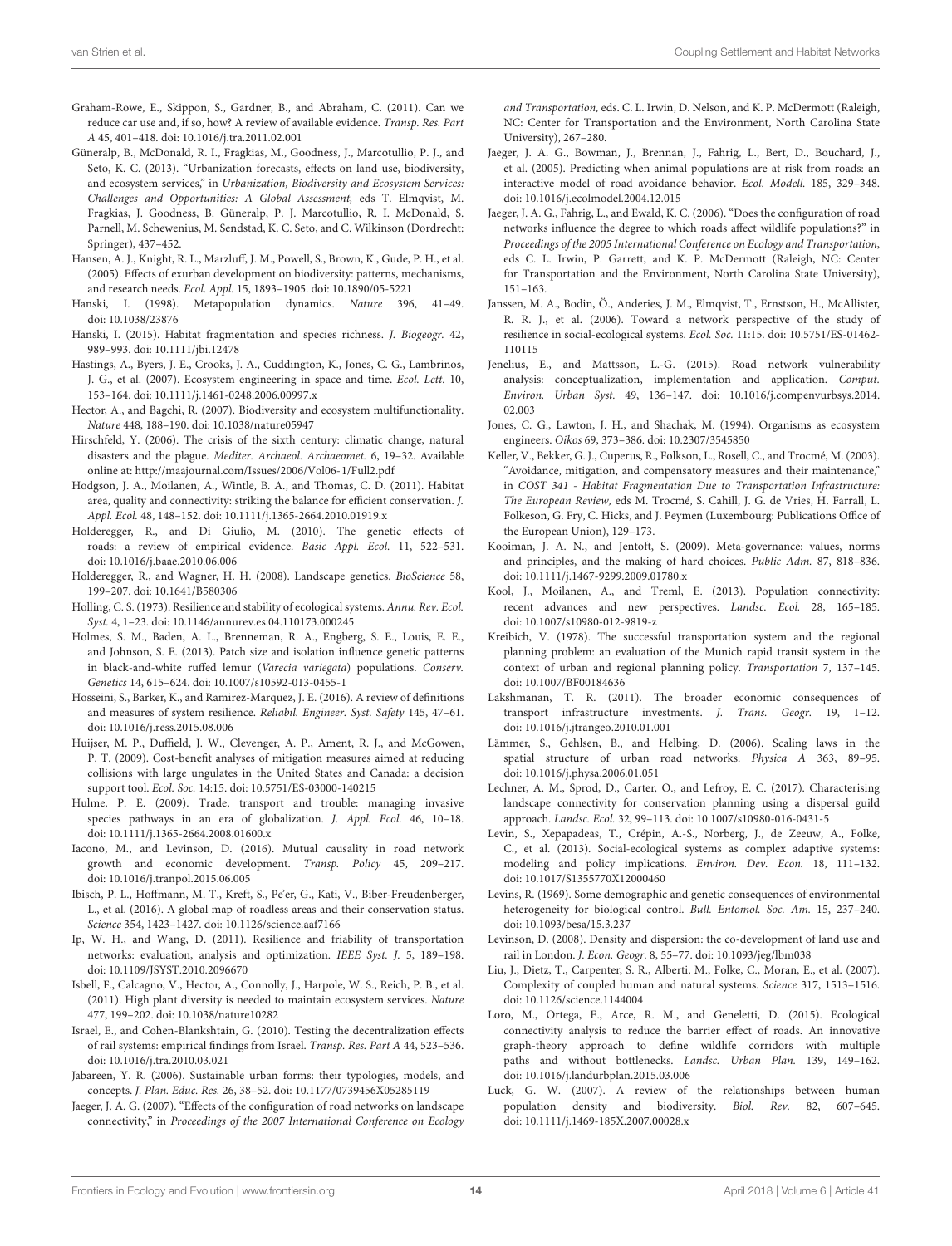- <span id="page-14-40"></span>Luck, G. W., Harrington, R., Harrison, P. A., Kremen, C., Berry, P. M., Bugter, R., et al. (2009). Quantifying the contribution of organisms to the provision of ecosystem services. BioScience 59, 223–235. doi: [10.1525/bio.2009.59.3.7](https://doi.org/10.1525/bio.2009.59.3.7)
- <span id="page-14-5"></span>Luck, G. W., and Smallbone, L. T. (2010). "Species diversity and urbanisation: patterns, drivers and implications," in Urban Ecology, ed. K. J. Gaston (Cambridge: Cambridge University Press), 88–119.
- <span id="page-14-36"></span>Lutzenhiser, M., and Netusil, N. R. (2001). The effect of open spaces on a home's sale price. Contemp. Econ. Policy 19, 291–298. doi: [10.1093/cep/19.3.291](https://doi.org/10.1093/cep/19.3.291)
- <span id="page-14-11"></span>MacArthur, R. H., and Wilson, E. O. (1967). The Theory of Island Biogeography. Princeton: Princeton University Press.
- <span id="page-14-7"></span>MacDougall, A. S., McCann, K. S., Gellner, G., and Turkington, R. (2013). Diversity loss with persistent human disturbance increases vulnerability to ecosystem collapse. Nature 494, 86–89. doi: [10.1038/nature11869](https://doi.org/10.1038/nature11869)
- <span id="page-14-8"></span>Mace, G. M., Norris, K., and Fitter, A. H. (2012). Biodiversity and ecosystem services: a multilayered relationship. Trends Ecol. Evol. 27, 19–26. doi: [10.1016/j.tree.2011.08.006](https://doi.org/10.1016/j.tree.2011.08.006)
- <span id="page-14-4"></span>McDonald, R. I., Marcotullio, P. J., and Güneralp, B. (2013). "Urbanization and global trends in biodiversity and ecosystem services," in Urbanization, Biodiversity and Ecosystem Services: Challenges and Opportunities: A Global Assessment, eds T. Elmqvist, M. Fragkias, J. Goodness, B. Güneralp, P. J. Marcotullio, R. I. McDonald, S. Parnell, M. Schewenius, M. Sendstad, K. C. Seto, and C. Wilkinson (Dordrecht: Springer), 31–52.
- <span id="page-14-28"></span>McDonnell, M. J., and Hahs, A. K. (2008). The use of gradient analysis studies in advancing our understanding of the ecology of urbanizing landscapes: current status and future directions. Landsc. Ecol. 23, 1143–1155. doi: [10.1007/s10980-008-9253-4](https://doi.org/10.1007/s10980-008-9253-4)
- <span id="page-14-32"></span>McKee, J., Chambers, E., and Guseman, J. (2013). Human population density and growth validated as extinction threats to mammal and bird species. Hum. Ecol. 41, 773–778. doi: [10.1007/s10745-013-9586-8](https://doi.org/10.1007/s10745-013-9586-8)
- <span id="page-14-27"></span>McKinney, M. L. (2002). Urbanization, biodiversity, and conservation. BioScience 52, 883–890. doi: [10.1641/0006-3568\(2002\)052\[0883:UBAC\]2.0.CO;2](https://doi.org/10.1641/0006-3568(2002)052[0883:UBAC]2.0.CO;2)
- <span id="page-14-30"></span>McKinney, M. L. (2008). Effects of urbanization on species richness: a review of plants and animals. Urban Ecosyst. 11, 161–176. doi: [10.1007/s11252-007-0045-4](https://doi.org/10.1007/s11252-007-0045-4)
- <span id="page-14-13"></span>McKinney, M. L. (2010). "Urban futures," in Urban Ecology, ed K. J. Gaston (Cambridge, UK: Cambridge University Press), 287–308.
- <span id="page-14-34"></span>McLeman, R. A. (2011). Settlement abandonment in the context of global environmental change. Glob. Environ. Change 21, S108–S120. doi: [10.1016/j.gloenvcha.2011.08.004](https://doi.org/10.1016/j.gloenvcha.2011.08.004)
- <span id="page-14-20"></span>McRae, B. H. (2006). Isolation by resistance. Evolution 60, 1551–1561. doi: [10.1111/j.0014-3820.2006.tb00500.x](https://doi.org/10.1111/j.0014-3820.2006.tb00500.x)
- <span id="page-14-17"></span>Meister, K., Balmer, M., Ciari, F., Horni, A., Rieser, M., Waraich, R. A., et al. (2010). Large-Scale Agent-Based Travel Demand Optimization Applied to Switzerland, Including Mode Choice. Working paper. Zurich: Institute for Transport Planning and Systems; ETH Zurich.
- <span id="page-14-1"></span>Millennium Ecosystem Assessment (2005). Millennium Ecosystem Assessment. Washington, DC: Island Press.
- <span id="page-14-9"></span>Milner-Gulland, E. J. (2012). Interactions between human behaviour and ecological systems. Philos. Trans. R. Soc. B 367, 270–278. doi: [10.1098/rstb.2011.0175](https://doi.org/10.1098/rstb.2011.0175)
- <span id="page-14-44"></span>Mimet, A., Clauzel, C., and Foltête, J.-C. (2016). Locating wildlife crossings for multispecies connectivity across linear infrastructures. Landsc. Ecol. 31, 1955–1973. doi: [10.1007/s10980-016-0373-y](https://doi.org/10.1007/s10980-016-0373-y)
- <span id="page-14-16"></span>Mollanejad, M., and Zhang, L. (2014). Incorporating spatial equity into interurban road network design. J. Transp. Geogr. 39, 156–164. doi: [10.1016/j.jtrangeo.2014.06.023](https://doi.org/10.1016/j.jtrangeo.2014.06.023)
- <span id="page-14-0"></span>Newbold, T., Hudson, L. N., Hill, S. L., Contu, S., Lysenko, I., Senior, R. A., et al. (2015). Global effects of land use on local terrestrial biodiversity. Nature 520, 45–50. doi: [10.1038/nature14324](https://doi.org/10.1038/nature14324)
- <span id="page-14-21"></span>Newman, M. E. J. (2003). The structure and function of complex networks. Siam Rev. 45, 167–256. doi: [10.1137/S003614450342480](https://doi.org/10.1137/S003614450342480)
- <span id="page-14-37"></span>Newsome, D., Moore, S. A., and Kingston, R. (2013). Natural Area Tourism: Ecology, Impacts and Management. Bristol: Channel View Publications.
- <span id="page-14-12"></span>Nuissl, H., and Siedentop, S. (2012). "Landscape planning for minimizing land consumption," in Encyclopedia of Sustainability Science and Technology, ed R. A. Meyers (New York, NY: Springer), 5785–5817.
- <span id="page-14-23"></span>Ostrom, E. (2009). A general framework for analyzing sustainability of socialecological systems. Science 325, 419–422. doi: [10.1126/science.1172133](https://doi.org/10.1126/science.1172133)
- <span id="page-14-33"></span>Parks, S. A., and Harcourt, A. H. (2002). Reserve size, local human density, and mammalian extinctions in U.S. protected areas. Conserv. Biol. 16, 800–808. doi: [10.1046/j.1523-1739.2002.00288.x](https://doi.org/10.1046/j.1523-1739.2002.00288.x)
- <span id="page-14-24"></span>Pascual-Hortal, L., and Saura, S. (2006). Comparison and development of new graph-based landscape connectivity indices: towards the priorization of habitat patches and corridors for conservation. Landsc. Ecol. 21, 959–967. doi: [10.1007/s10980-006-0013-z](https://doi.org/10.1007/s10980-006-0013-z)
- <span id="page-14-15"></span>Pautasso, M. (2007). Scale dependence of the correlation between human population presence and vertebrate and plant species richness. Ecol. Lett. 10, 16–24. doi: [10.1111/j.1461-0248.2006.00993.x](https://doi.org/10.1111/j.1461-0248.2006.00993.x)
- <span id="page-14-43"></span>Pereira, J., Saura, S., and Jordán, F. (2017). Single-node vs. multi-node centrality in landscape graph analysis: key habitat patches and their protection for 20 bird species in NE Spain. Methods Ecol. Evol. 8, 1458–1467. doi: [10.1111/2041-210X.12783](https://doi.org/10.1111/2041-210X.12783)
- <span id="page-14-41"></span>Pereira, M., Segurado, P., and Neves, N. (2011). Using spatial network structure in landscape management and planning: a case study with pond turtles. Landsc. Urban Plan. 100, 67–76. doi: [10.1016/j.landurbplan.2010.11.009](https://doi.org/10.1016/j.landurbplan.2010.11.009)
- <span id="page-14-6"></span>Pickett, S. T. A., Cadenasso, M. L., Grove, J. M., Boone, C. G., Groffman, P. M., Irwin, E., et al. (2011). Urban ecological systems: scientific foundations and a decade of progress. J. Environ. Manage. 92, 331–362. doi: [10.1016/j.jenvman.2010.08.022](https://doi.org/10.1016/j.jenvman.2010.08.022)
- <span id="page-14-38"></span>Pirard, R. (2012). Market-based instruments for biodiversity and ecosystem services: a lexicon. Environ. Sci. Policy 19–20, 59–68. doi: [10.1016/j.envsci.2012.02.001](https://doi.org/10.1016/j.envsci.2012.02.001)
- <span id="page-14-25"></span>Prevedello, J. A., and Vieira, M. V. (2010). Does the type of matrix matter? A quantitative review of the evidence. Biodiver. Conserv. 19, 1205–1223. doi: [10.1007/s10531-009-9750-z](https://doi.org/10.1007/s10531-009-9750-z)
- <span id="page-14-10"></span>Prigogine, I., and Stengers, I. (1984). Order Out of Chaos: Man's New Dialogue With Nature. Toronto, ON: Bantam Books.
- <span id="page-14-26"></span>Prugh, L. R., Hodges, K. E., Sinclair, A. R. E., and Brashares, J. S. (2008). Effect of habitat area and isolation on fragmented animal populations. Proc. Natl. Acad. Sci. U.S.A.105, 20770–20775. doi: [10.1073/pnas.0806080105](https://doi.org/10.1073/pnas.0806080105)
- <span id="page-14-31"></span>Pyšek, P. (1998). Alien and native species in Central European urban floras: a quantitative comparison. J. Biogeogr. 25, 155–163. doi: [10.1046/j.1365-2699.1998.251177.x](https://doi.org/10.1046/j.1365-2699.1998.251177.x)
- <span id="page-14-14"></span>Ramalho, C. E., and Hobbs, R. J. (2012). Time for a change: dynamic urban ecology. Trends Ecol. Evol. 27, 179–188. doi: [10.1016/j.tree.2011.10.008](https://doi.org/10.1016/j.tree.2011.10.008)
- <span id="page-14-19"></span>Ramirez-Reyes, C., Bateman, B. L., and Radeloff, V. C. (2016). Effects of habitat suitability and minimum patch size thresholds on the assessment of landscape connectivity for jaguars in the Sierra Gorda, Mexico. Biol. Conserv. 204, 296–305. doi: [10.1016/j.biocon.2016.10.020](https://doi.org/10.1016/j.biocon.2016.10.020)
- <span id="page-14-18"></span>Rayfield, B., Fortin, M. J., and Fall, A. (2011). Connectivity for conservation: a framework to classify network measures. Ecology 92, 847–858. doi: [10.1890/09-2190.1](https://doi.org/10.1890/09-2190.1)
- <span id="page-14-3"></span>Reed, S. E., Kretser, H. E., Glennon, M. J., Pejchar, L., and Merenlender, A. M. (2012). "Faunal biodiversity at the urban–rural interface: current knowledge, research priorities, and planning strategies," in Urban–Rural Interfaces: Linking People and Nature, eds. D. N. Laband, B. G. Lockaby, and W. C. Zipperer (Madison, WI: American Society of Agronomy, Soil Science Society of America, Crop Science Society of America, Inc.), 99–114.
- <span id="page-14-22"></span>Rey Benayas, J. M., Martins, A., Nicolau, J. M., and Schulz, J. J. (2007). Abandonment of agricultural land: an overview of drivers and consequences. CAB Rev. 2, 1–14. doi: [10.1079/PAVSNNR20072057](https://doi.org/10.1079/PAVSNNR20072057)
- <span id="page-14-39"></span>Rhodes, J. R., Lunney, D., Callaghan, J., and McAlpine, C. A. (2014). A few large roads or many small ones? How to accommodate growth in vehicle numbers to minimise impacts on wildlife. PLoS ONE 9:e91093. doi: [10.1371/journal.pone.0091093](https://doi.org/10.1371/journal.pone.0091093)
- <span id="page-14-42"></span>Ribeiro, R., Carretero, M., Sillero, N., Alarcos, G., Ortiz-Santaliestra, M., Lizana, M., et al. (2011). The pond network: can structural connectivity reflect on (amphibian) biodiversity patterns? Landsc. Ecol. 26, 673–682. doi: [10.1007/s10980-011-9592-4](https://doi.org/10.1007/s10980-011-9592-4)
- <span id="page-14-29"></span>Rytwinski, T., Soanes, K., Jaeger, J. A., Fahrig, L., Findlay, C. S., Houlahan, J., et al. (2016). How effective is road mitigation at reducing road-kill? A meta-analysis. PLoS ONE 11:e0166941. doi: [10.1371/journal.pone.0166941](https://doi.org/10.1371/journal.pone.0166941)
- <span id="page-14-35"></span>Sachs, J., and Malaney, P. (2002). The economic and social burden of malaria. Nature 415, 680–685. doi: [10.1038/415680a](https://doi.org/10.1038/415680a)
- <span id="page-14-2"></span>Salafsky, N., Salzer, D., Stattersfield, A. J., Hilton-Taylor, C., Neugarten, R., Butchart, S. H., et al. (2008). A standard lexicon for biodiversity conservation: